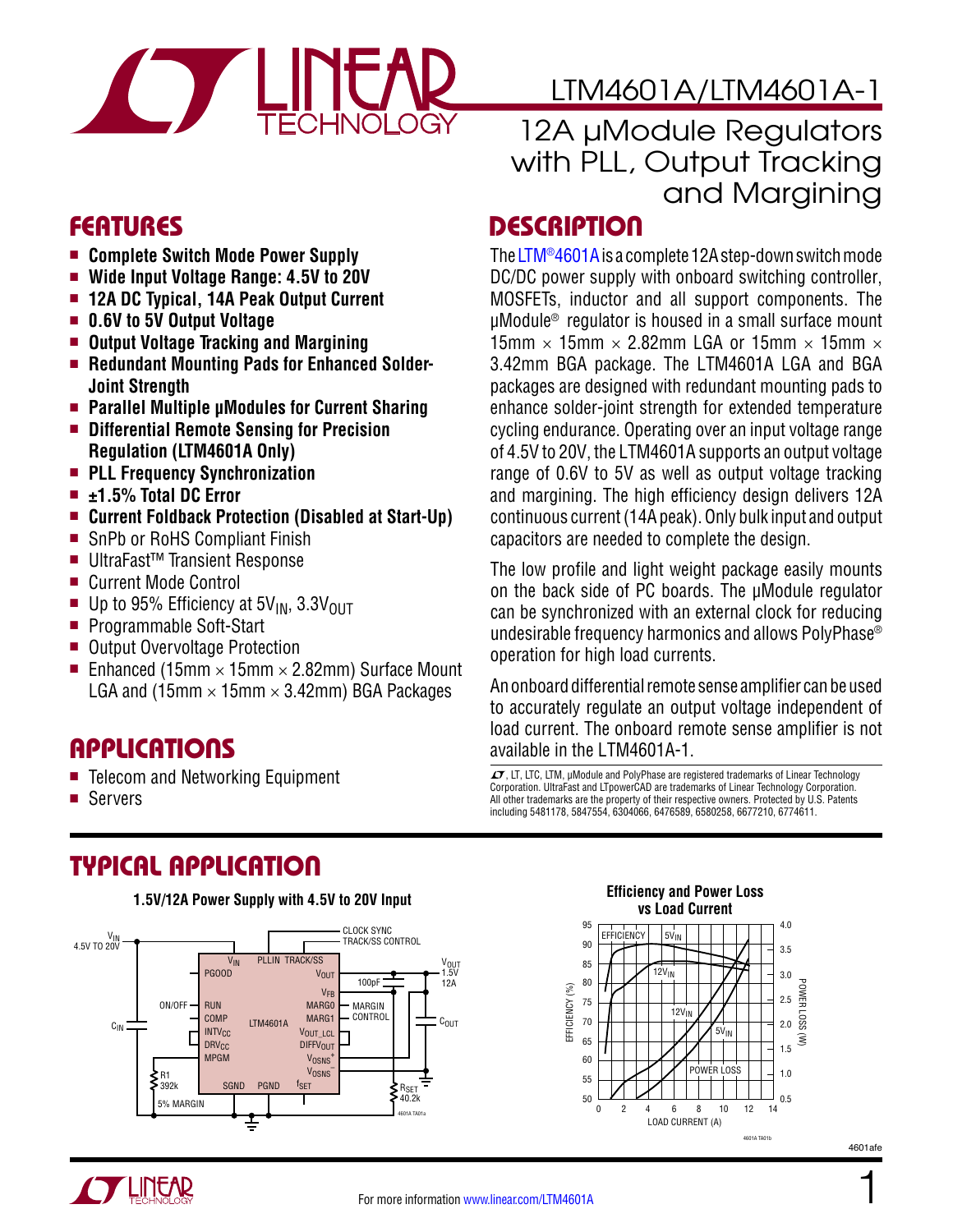### ABSOLUTE MAXIMUM RATINGS **(Note 1)**

| INTV <sub>CC</sub> , DRV <sub>CC</sub> , V <sub>OUT LCL</sub> , V <sub>OUT</sub> (V <sub>OUT</sub> $\leq$ 3.3V with |  |
|---------------------------------------------------------------------------------------------------------------------|--|
|                                                                                                                     |  |
| PLLIN, TRACK/SS, MPGM, MARGO, MARG1,                                                                                |  |
|                                                                                                                     |  |
|                                                                                                                     |  |
|                                                                                                                     |  |

| $V_{OSNS}$ <sup>+</sup> , $V_{OSNS}$ <sup>-</sup> -0.3V to INTV <sub>CC</sub> + 0.3V |
|--------------------------------------------------------------------------------------|
| Operating Temperature Range (Note 2) -40°C to 85°C                                   |
|                                                                                      |
|                                                                                      |
| Peak Solder Reflow Body Temperature 245°C                                            |
|                                                                                      |



#### **(See Table 5. Pin Assignment)** PIN CONFIGURATION

# ORDER INFORMATION

| <b>PART NUMBER</b> | <b>PAD OR BALL FINISH</b> | <b>PART MARKING*</b>                |    | <b>PACKAGE</b> | MSL    | <b>TEMPERATURE RANGE</b>           |
|--------------------|---------------------------|-------------------------------------|----|----------------|--------|------------------------------------|
|                    |                           | <b>FINISH CODE</b><br><b>DEVICE</b> |    | <b>TYPE</b>    | RATING | (Note 2)                           |
| LTM4601AEV#PBF     | Au (RoHS)                 | LTM4601AV                           | e4 | LGA            | 3      | $-40^{\circ}$ C to 85 $^{\circ}$ C |
| LTM4601AIV#PBF     | Au (RoHS)                 | LTM4601AV                           | e4 | LGA            | 3      | $-40^{\circ}$ C to 85 $^{\circ}$ C |
| LTM4601AEV-1#PBF   | Au (RoHS)                 | LTM4601AV-1                         | e4 | LGA            | 3      | $-40^{\circ}$ C to 85 $^{\circ}$ C |
| LTM4601AIV-1#PBF   | Au (RoHS)                 | LTM4601AV-1                         | e4 | LGA            | 3      | $-40^{\circ}$ C to 85 $^{\circ}$ C |
| LTM4601AEY#PBF     | SAC305 (RoHS)             | LTM4601AY                           | e1 | <b>BGA</b>     | 3      | $-40^{\circ}$ C to 85 $^{\circ}$ C |
| LTM4601AEY-1#PBF   | SAC305 (RoHS)             | LTM4601AY-1                         | e1 | <b>BGA</b>     | 3      | $-40^{\circ}$ C to 85 $^{\circ}$ C |
| LTM4601AIY-1#PBF   | SAC305 (RoHS)             | LTM4601AY-1                         | e1 | <b>BGA</b>     | 3      | $-40^{\circ}$ C to 85 $^{\circ}$ C |
| LTM4601AIY#PBF     | SAC305 (RoHS)             | LTM4601AY                           | e1 | <b>BGA</b>     | 3      | $-40^{\circ}$ C to 85 $^{\circ}$ C |
| LTM4601AIY         | SnPb (63/37)              | LTM4601AY                           | e0 | <b>BGA</b>     | 3      | $-40^{\circ}$ C to 85 $^{\circ}$ C |
| LTM4601AIY-1       | SnPb (63/37)              | LTM4601AY-1                         | e0 | <b>BGA</b>     | 3      | $-40^{\circ}$ C to 85 $^{\circ}$ C |

Consult Marketing for parts specified with wider operating temperature ranges. \*Device temperature grade is indicated by a label on the shipping container. Pad or ball finish code is per IPC/JEDEC J-STD-609.

• Recommended LGA and BGA PCB Assembly and Manufacturing Procedures:

[www.linear.com/umodule/pcbassembly](http://www.linear.com/umodule/pcbassembly)

• LGA and BGA Package and Tray Drawings: [www.linear.com/packaging](http://www.linear.com/packaging)

• Terminal Finish Part Marking: [www.linear.com/leadfree](http://www.linear.com/leadfree)



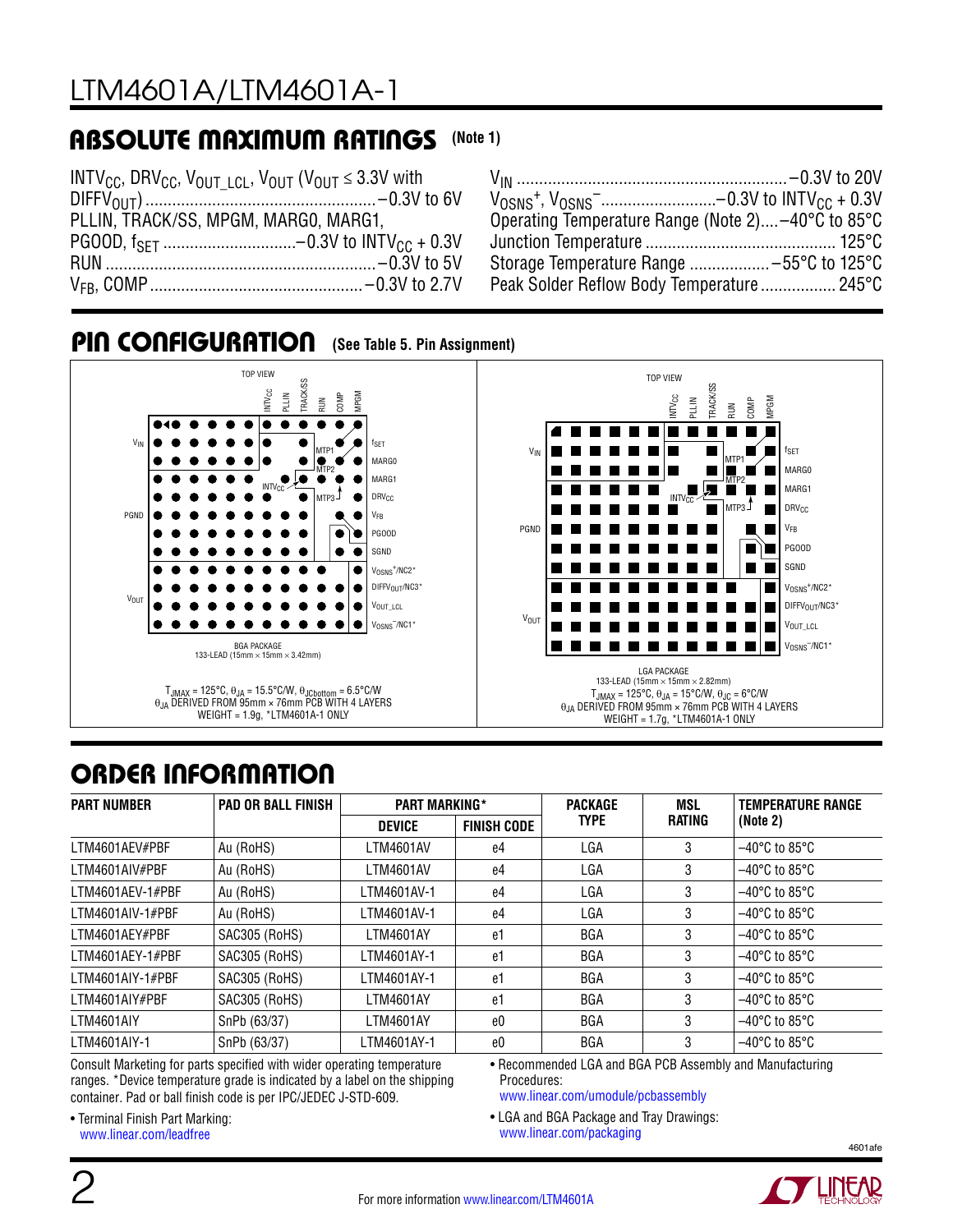### ELECTRICAL CHARACTERISTICS

**The** l **denotes the specifications which apply over the specified operating**  temperature range (Note 2), otherwise specifications are at T<sub>A</sub> = 25°C, V<sub>IN</sub> = 12V, per typical application (front page) configuration.

| <b>SYMBOL</b>                                         | <b>PARAMETER</b>                                      | <b>CONDITIONS</b>                                                                                                                                                                                                      | MIN | <b>TYP</b>   | MAX                          | <b>UNITS</b> |                            |
|-------------------------------------------------------|-------------------------------------------------------|------------------------------------------------------------------------------------------------------------------------------------------------------------------------------------------------------------------------|-----|--------------|------------------------------|--------------|----------------------------|
| $V_{IN(DC)}$                                          | Input DC Voltage                                      |                                                                                                                                                                                                                        |     | 4.5          |                              | 20           | $\vee$                     |
| $V_{\text{OUT(DC)}}$                                  | Output Voltage, Total Variation with<br>Line and Load | $C_{1N} = 10 \mu F \times 3$ , $C_{0UT} = 200 \mu F$ , $R_{SET} = 40.2 k$<br>$V_{IN}$ = 5V to 20V, $I_{OUT}$ = 0A to 12A (Note 5)                                                                                      |     | 1.478        | 1.5                          | 1.522        | V                          |
| <b>Input Specifications</b>                           |                                                       |                                                                                                                                                                                                                        |     |              |                              |              |                            |
| VIN(UVLO)                                             | Undervoltage Lockout Threshold                        | $I_{OUT} = 0A$                                                                                                                                                                                                         |     |              | 3.2                          | 4            | V                          |
| INRUSH(VIN)                                           | Input Inrush Current at Startup                       | $I_{\text{OUT}} = 0A$ . $V_{\text{OUT}} = 1.5V$<br>$V_{IN} = 5V$<br>$V_{IN}$ = 12V                                                                                                                                     |     |              | 0.6<br>0.7                   |              | A<br>A                     |
| IQ(VIN, NOLOAD)                                       | Input Supply Bias Current                             | $V_{IN}$ = 12V, No Switching<br>$V_{IN}$ = 12V, $V_{OUT}$ = 1.5V, Switching Continuous<br>$V_{IN}$ = 5V, No Switching<br>$V_{IN}$ = 5V, $V_{OUT}$ = 1.5V, Switching Continuous<br>Shutdown, RUN = $0$ , $V_{IN}$ = 12V |     |              | 3.8<br>38<br>2.5<br>42<br>22 |              | mA<br>mA<br>mA<br>mA<br>μA |
| $I_{S(VIN)}$                                          | <b>Input Supply Current</b>                           | $V_{IN}$ = 12V, $V_{OUT}$ = 1.5V, $I_{OUT}$ = 12A<br>$V_{IN}$ = 12V, $V_{OUT}$ = 3.3V, $I_{OUT}$ = 12A<br>$V_{IN}$ = 5V, $V_{OUT}$ = 1.5V, $I_{OUT}$ = 12A                                                             |     |              | 1.81<br>3.63<br>4.29         |              | А<br>Α<br>A                |
| INTV <sub>CC</sub>                                    | $V_{IN}$ = 12V, RUN > 2V                              | No Load                                                                                                                                                                                                                |     | 4.7          | 5                            | 5.3          | $\mathsf{V}$               |
| <b>Output Specifications</b>                          |                                                       |                                                                                                                                                                                                                        |     |              |                              |              |                            |
| <b>I</b> OUTDC                                        | <b>Output Continuous Current Range</b>                | $V_{IN}$ = 12V, $V_{OUT}$ = 1.5V (Note 5)                                                                                                                                                                              |     | $\mathbf{0}$ |                              | 12           | A                          |
| $\Delta V_{\text{OUT(LINE)}}$<br>$\overline{V_{OUT}}$ | Line Regulation Accuracy                              | $V_{OUIT} = 1.5V$ , $I_{OUIT} = 0A$ , $V_{IN}$ from 4.5V to 20V                                                                                                                                                        |     |              |                              | 0.3          | $\%$                       |
| $\Delta V_{\text{OUT(LOAD)}}$<br>$V_{OUT}$            | <b>Load Regulation Accuracy</b>                       | $V_{\text{OUT}} = 1.5V$ , 0A to 12A (Note 5)<br>$V_{IN}$ = 12V, with Remote Sense Amplifier<br>$V_{IN}$ = 12V (LTM4601A-1)                                                                                             |     |              |                              | 0.25<br>1.   | $\%$<br>$\%$               |
| $V_{\text{OUT(AC)}}$                                  | Output Ripple Voltage                                 | $I_{\text{OUT}}$ = 0A, $C_{\text{OUT}}$ = 2× 100µF X5R Ceramic<br>$V_{IN}$ = 12V, $V_{OUT}$ = 1.5V<br>$V_{IN}$ = 5V, $V_{OUT}$ = 1.5V                                                                                  |     |              | 20<br>18                     |              | $MV_{P-P}$<br>$mV_{P-P}$   |
| $f_S$                                                 | <b>Output Ripple Voltage Frequency</b>                | $I_{\text{OUT}} = 5A$ , $V_{\text{IN}} = 12V$ , $V_{\text{OUT}} = 1.5V$                                                                                                                                                |     |              | 850                          |              | kHz                        |
| $\Delta V_{\text{OUT}(START)}$                        | Turn-On Overshoot                                     | $C_{\text{OUT}} = 200 \mu F$ , $V_{\text{OUT}} = 1.5 V$ , $I_{\text{OUT}} = 0 A$ ,<br>TRACK/SS = 10nF<br>$V_{IN}$ = 12V<br>$V_{IN} = 5V$                                                                               |     |              | 20<br>20                     |              | mV<br>mV                   |
| t <sub>START</sub>                                    | Turn-On Time                                          | $C_{\text{OUT}} = 200 \mu F$ , $V_{\text{OUT}} = 1.5 V$ , TRACK/SS = Open,<br>$I_{\text{OUT}}$ = 1A Resistive Load<br>$V_{IN} = 12V$<br>$V_{IN} = 5V$                                                                  |     |              | 0.5<br>0.5                   |              | ms<br>ms                   |
| $\Delta V_{\text{OUTLS}}$                             | Peak Deviation for Dynamic Load                       | Load: 0% to 50% to 0% of Full Load,<br>$C_{OIII}$ = 2 $\times$ 22µF Ceramic, 470µF4V Sanyo<br><b>POSCAP</b><br>$V_{IN}$ = 12V<br>$V_{IN} = 5V$                                                                         |     |              | 35<br>35                     |              | mV<br>mV                   |
| t <sub>SETTLE</sub>                                   | Settling Time for Dynamic Load Step                   | Load: 0% to 50%, or 50% to 0% of Full Load<br>$V_{IN} = 12V$                                                                                                                                                           |     |              | 25                           |              | μs                         |
| <b>IOUTPK</b>                                         | <b>Output Current Limit</b>                           | $COMT = 200 \mu F$ Ceramic<br>$V_{IN}$ = 12V, $V_{OUT}$ = 1.5V<br>$V_{IN}$ = 5V, $V_{OUT}$ = 1.5V                                                                                                                      |     |              | 17<br>17                     |              | A<br>А                     |

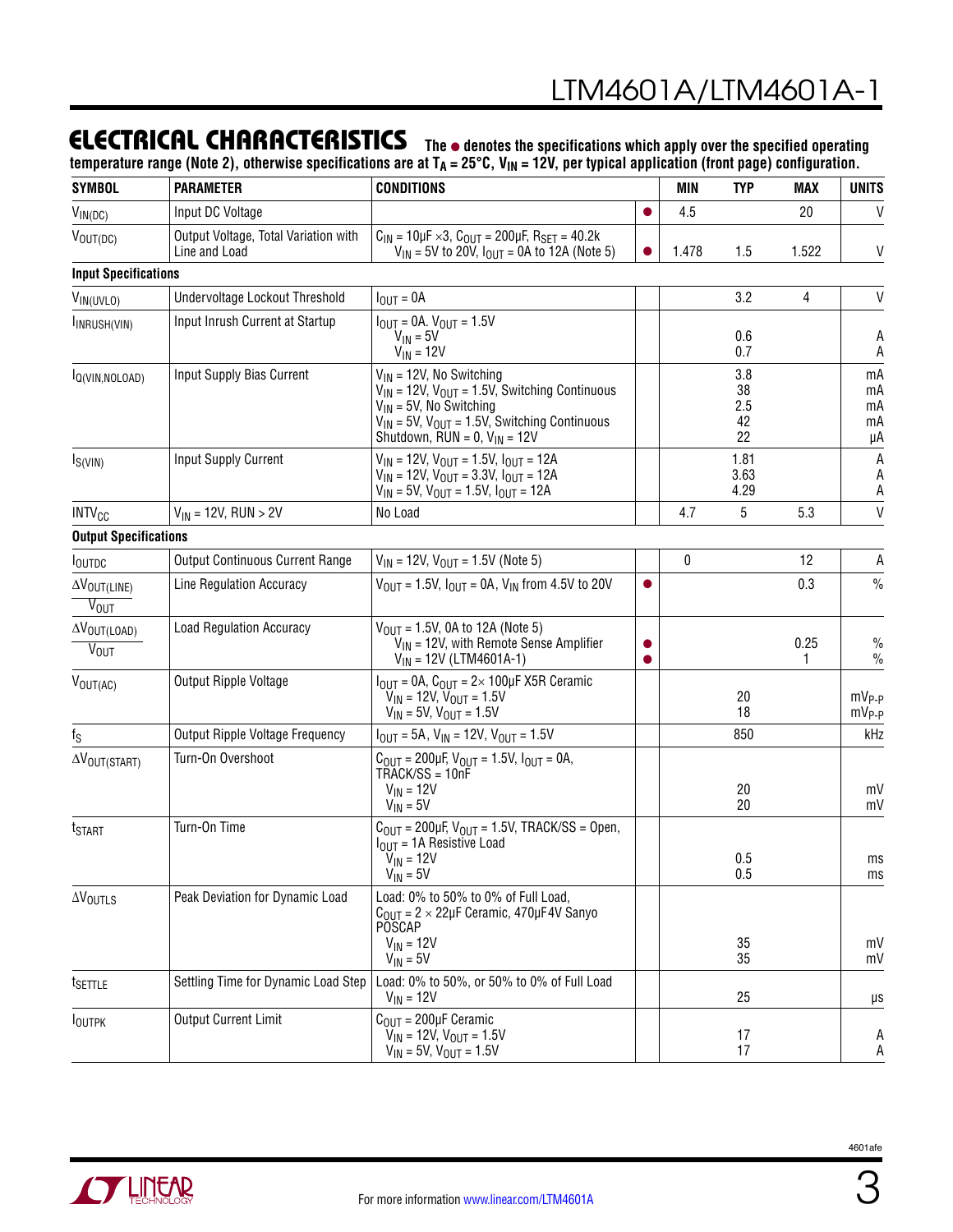#### **The** l **denotes the specifications which apply over the specified operating**  ELECTRICAL CHARACTERISTICS

temperature range (Note 2), otherwise specifications are at T<sub>A</sub> = 25°C, V<sub>IN</sub> = 12V, per typical application (front page) configuration.

| <b>SYMBOL</b>                                                              | <b>PARAMETER</b>                                          | <b>CONDITIONS</b>                                                        | <b>MIN</b> | <b>TYP</b>     | <b>MAX</b>     | <b>UNITS</b>    |               |  |  |  |  |  |  |
|----------------------------------------------------------------------------|-----------------------------------------------------------|--------------------------------------------------------------------------|------------|----------------|----------------|-----------------|---------------|--|--|--|--|--|--|
| Remote Sense Amp (Note 3) (LTM4601A Only, Not Supported in the LTM4601A-1) |                                                           |                                                                          |            |                |                |                 |               |  |  |  |  |  |  |
| $V_{OSNS}$ <sup>+</sup> , $V_{OSNS}$ <sup>-</sup><br><b>CM Range</b>       | Common Mode Input Voltage Range                           | $V_{IN}$ = 12V, RUN > 2V                                                 |            | 0              |                | $INTV_{CC} - 1$ | V             |  |  |  |  |  |  |
| DIFFV <sub>OUT</sub> Range                                                 | Output Voltage Range                                      | $V_{IN}$ = 12V, DIFFV <sub>OUT</sub> Load = 100k                         |            | $\bf{0}$       |                | $INTV_{CC} - 1$ | V             |  |  |  |  |  |  |
| $V_{OS}$                                                                   | Input Offset Voltage Magnitude                            |                                                                          |            |                |                | 1.25            | mV            |  |  |  |  |  |  |
| $A_V$                                                                      | Differential Gain                                         |                                                                          |            |                | 1              |                 | V/V           |  |  |  |  |  |  |
| GBP                                                                        | Gain-Bandwidth Product                                    |                                                                          |            |                | 3              |                 | <b>MHz</b>    |  |  |  |  |  |  |
| SR                                                                         | Slew Rate                                                 |                                                                          |            |                | $\overline{2}$ |                 | $V/\mu s$     |  |  |  |  |  |  |
| $R_{IN}$                                                                   | <b>Input Resistance</b>                                   | V <sub>OSNS</sub> <sup>+</sup> to GND                                    |            |                | 20             |                 | $k\Omega$     |  |  |  |  |  |  |
| <b>CMRR</b>                                                                | <b>Common Mode Rejection Mode</b>                         |                                                                          |            |                | 100            |                 | dB            |  |  |  |  |  |  |
| <b>Control Stage</b>                                                       |                                                           |                                                                          |            |                |                |                 |               |  |  |  |  |  |  |
| <b>V<sub>FB</sub></b>                                                      | Error Amplifier Input Voltage<br>Accuracy                 | $I_{OIII} = 0A$ , $V_{OIII} = 1.5V$                                      |            | 0.594          | 0.6            | 0.606           | $\mathsf{V}$  |  |  |  |  |  |  |
| V <sub>RUN</sub>                                                           | RUN Pin On/Off Threshold                                  |                                                                          |            | $\mathbf{1}$   | 1.5            | 1.9             | $\mathsf{V}$  |  |  |  |  |  |  |
| <b>ITRACK/SS</b>                                                           | Soft-Start Charging Current                               | $V_{\text{TRACK/SS}} = 0V$                                               |            | $-1$           | $-1.5$         | $-2$            | μA            |  |  |  |  |  |  |
| $t_{ON(MIN)}$                                                              | Minimum On-Time                                           | (Note 4)                                                                 |            |                | 50             | 100             | ns            |  |  |  |  |  |  |
| $t_{OFF(MIN)}$                                                             | Minimum Off-Time                                          | (Note 4)                                                                 |            |                | 250            | 400             | ns            |  |  |  |  |  |  |
| R <sub>PLLIN</sub>                                                         | <b>PLLIN Input Resistance</b>                             |                                                                          |            |                | 50             |                 | $k\Omega$     |  |  |  |  |  |  |
| <b>I</b> DRVCC                                                             | Current into DRV <sub>CC</sub> Pin                        | $V_{\text{OUT}} = 1.5V$ , $I_{\text{OUT}} = 1A$ , DRV <sub>CC</sub> = 5V |            |                | 18             | 25              | mA            |  |  |  |  |  |  |
| $R_{FBHI}$                                                                 | Resistor Between V <sub>OUT LCL</sub> and V <sub>FB</sub> |                                                                          |            | 60.098         | 60.4           | 60.702          | k $\Omega$    |  |  |  |  |  |  |
| VMPGM                                                                      | Margin Reference Voltage                                  |                                                                          |            |                | 1.18           |                 | $\mathsf{V}$  |  |  |  |  |  |  |
| VMARGO, VMARG1                                                             | MARGO, MARG1 Voltage Thresholds                           |                                                                          |            |                | 1.4            |                 | $\mathsf{V}$  |  |  |  |  |  |  |
| <b>PGOOD Output</b>                                                        |                                                           |                                                                          |            |                |                |                 |               |  |  |  |  |  |  |
| $\Delta V_{FBH}$                                                           | PGOOD Upper Threshold                                     | V <sub>FR</sub> Rising                                                   |            | $\overline{7}$ | 10             | 13              | $\frac{0}{0}$ |  |  |  |  |  |  |
| $\Delta V$ FBL                                                             | PGOOD Lower Threshold                                     | V <sub>FB</sub> Falling                                                  |            | $-7$           | $-10$          | $-13$           | $\%$          |  |  |  |  |  |  |
| $\Delta V_{FB(HYS)}$                                                       | PGOOD Hysteresis                                          | V <sub>FB</sub> Returning                                                |            |                | 1.5            |                 | $\frac{0}{0}$ |  |  |  |  |  |  |
| V <sub>PGL</sub>                                                           | PGOOD Low Voltage                                         | $I_{PGOOD} = 5mA$                                                        |            |                | 0.15           | 0.4             | V             |  |  |  |  |  |  |

**Note 1:** Stresses beyond those listed under Absolute Maximum Ratings may cause permanent damage to the device. Exposure to any Absolute Maximum Rating condition for extended periods may affect device reliability and lifetime.

**Note 2:** The LTM4601A is tested under pulsed load conditions such that  $T_J \approx T_A$ . The LTM4601AE/LTM4601AE-1 are guaranteed to meet performance specifications from 0°C to 85°C. Specifications over the

–40°C to 85°C operating temperature range are assured by design, characterization and correlation with statistical process controls. The LTM4601AI/LTM4601AI-1 are guaranteed over the –40°C to 85°C operating temperature range.

**Note 3:** Remote sense amplifier recommended for ≤3.3V output.

**Note 4:** 100% tested at wafer level only.

**Note 5:** See output current derating curves for different  $V_{IN}$ ,  $V_{OUT}$  and  $T_A$ .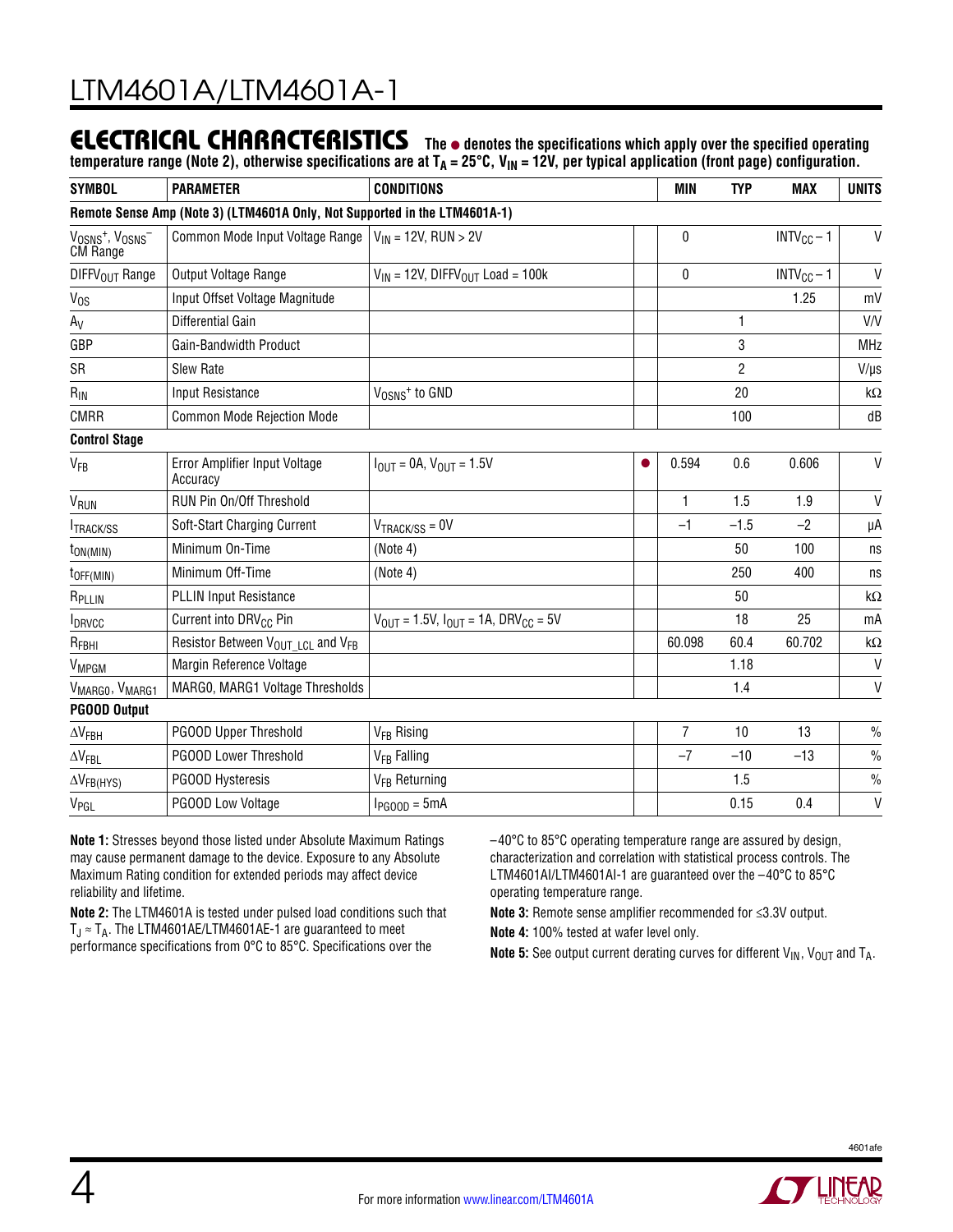### **(See Figure 18 for all curves)** TYPICAL PERFORMANCE CHARACTERISTICS





#### **Efficiency vs Load Current**  with 20V<sub>IN</sub> 100 90 95 85 80 75 70

**1.2V Transient Response 1.5V Transient Response**





#### **1.8V Transient Response**

 $\overline{0}$ 

EFFICIENCY (%)

EFFICIENCY (%)

LOAD CURRENT (A)

5 10 15

4601A G03

1.2VOUT  $1.5V<sub>OUT</sub>$  $-2.5V_{OUT}$  $3.3V_{OUT}$  $-$  5.0V<sub>OUT</sub>







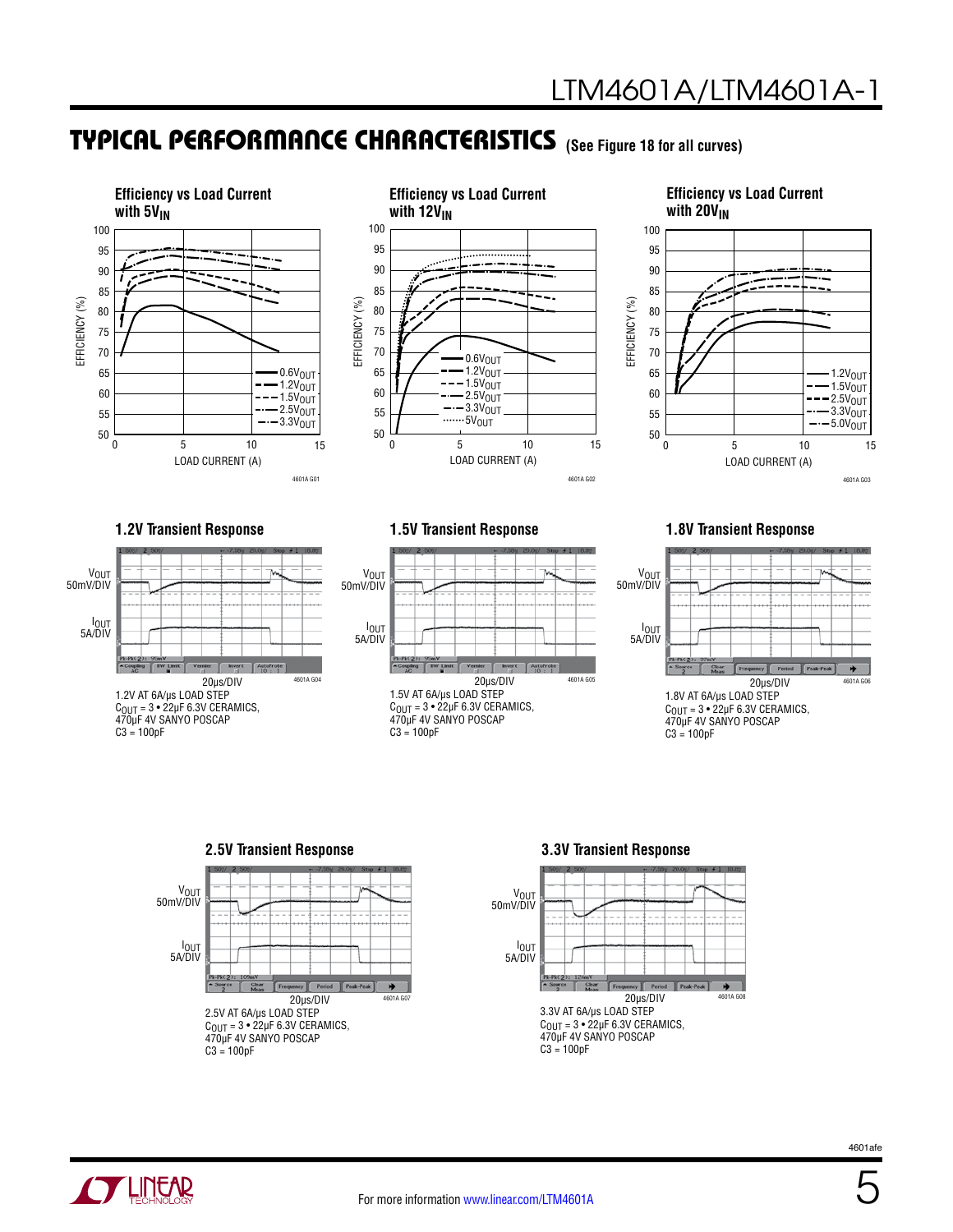### **(See Figure 18 for all curves)** TYPICAL PERFORMANCE CHARACTERISTICS















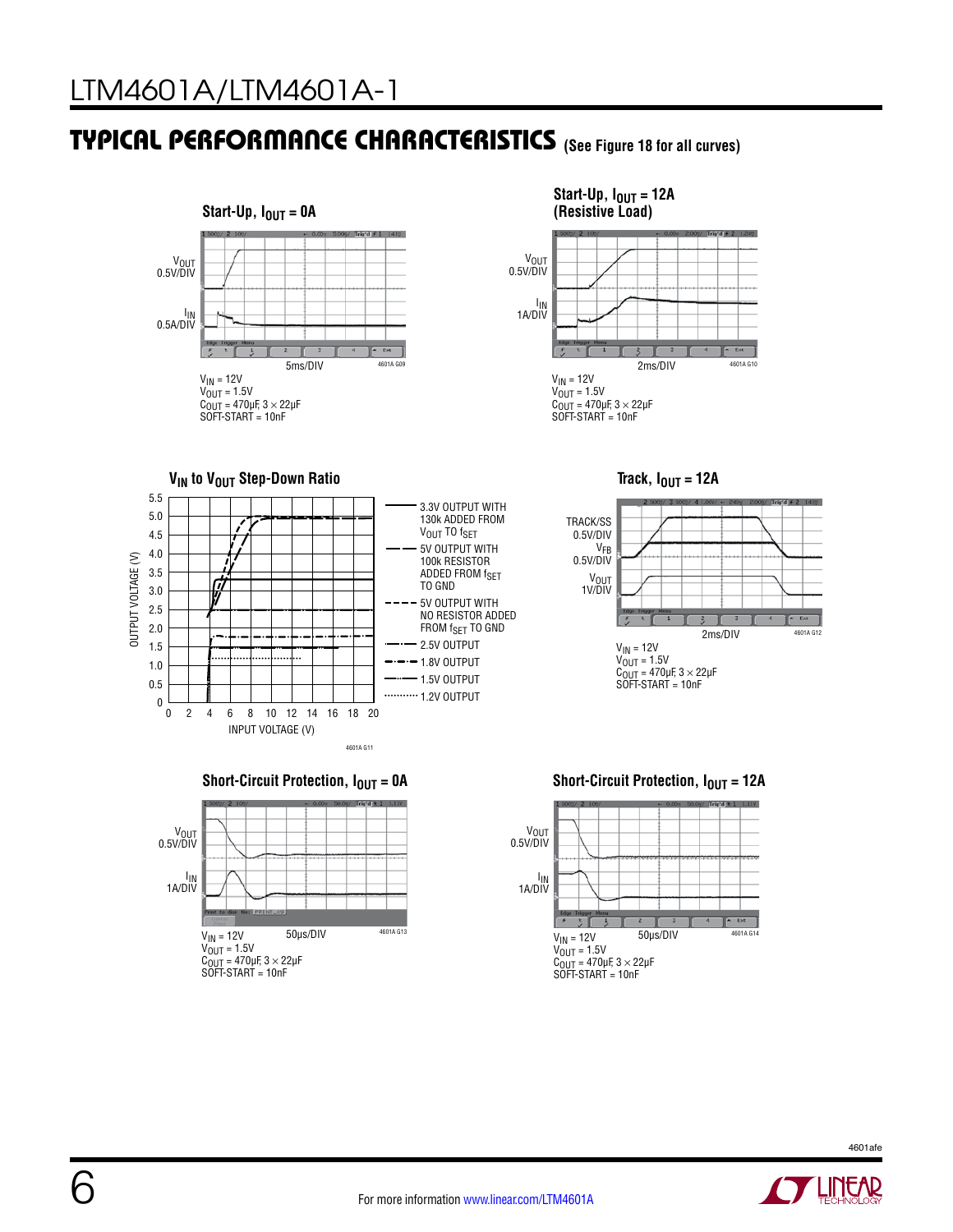### PIN FUNCTIONS (See Package Description for Pin Assignment)

**V<sub>IN</sub>** (Bank 1): Power Input Pins. Apply input voltage between these pins and PGND pins. Recommend placing input decoupling capacitance directly between  $V_{\text{IN}}$  pins and PGND pins.

**V<sub>OUT</sub>** (Bank 3): Power Output Pins. Apply output load between these pins and PGND pins. Recommend placing output decoupling capacitance directly between these pins and PGND pins. See Figure 15.

**PGND (Bank 2):** Power ground pins for both input and output returns.

 $V_{OSNS}$ <sup>-</sup> (Pin M12): (-) Input to the Remote Sense Amplifier. This pin connects to the ground remote sense point. The remote sense amplifier is used for  $V_{\text{OUT}} \leq 3.3V$ . Tie to INTV $_{\text{CC}}$  if not used.

**NC1 (Pin M12):** No Internal Connection on the LTM4601A-1.

**V<sub>OSNS</sub><sup>+</sup>** (Pin J12): (+) Input to the Remote Sense Amplifier. This pin connects to the output remote sense point. The remote sense amplifier is used for  $V_{\text{OUT}} \leq 3.3V$ . Tie to GND if not used.

**NC2 (Pin J12):** No Internal Connection on the LTM4601A-1.

**DIFFV<sub>OUT</sub> (Pin K12):** Output of the Remote Sense Amplifier. This pin connects to the  $V_{OUT+|C|}$  pin. Leave floating if not used.

**NC3 (Pin K12):** No Internal Connection on the LTM4601A-1.

**DRV<sub>CC</sub>** (Pin E12): This pin normally connects to INTV<sub>CC</sub> for powering the internal MOSFET drivers. This pin can be biased up to 6V from an external supply with about 50mA capability, or an external circuit shown in Figure 16. This improves efficiency at the higher input voltages by reducing power dissipation in the module.

**INTV<sub>CC</sub>** (Pin A7, D9): This pin is for additional decoupling of the 5V internal regulator. These pins are internally connected. Pin A7 is a test pin.

**PLLIN (Pin A8):** External Clock Synchronization Input to the Phase Detector. This pin is internally terminated to SGND with a 50k resistor. Apply a clock with high level above 2V and below  $INTV_{CC}$ . See the Applications Information section.

**TRACK/SS (Pin A9):** Output Voltage Tracking and Soft-Start Pin. When the module is configured as a master output, then a soft-start capacitor is placed on this pin to ground to control the master ramp rate. A soft-start capacitor can be used for soft-start turn on as a stand alone regulator. Slave operation is performed by putting a resistor divider from the master output to ground, and connecting the center point of the divider to this pin. See the Applications Information section.

**MPGM (Pins A12, B11):** Programmable Margining Input. A resistor from this pin to ground sets a current that is equal to 1.18V/R. This current multiplied by  $10k\Omega$  will equal a value in millivolts that is a percentage of the 0.6V reference voltage. See the Applications Information section. To parallel LTM4601As, each requires an individual MPGM resistor. Do not tie MPGM pins together. Both pins are internally connected. Pin A12 is a test pin.

f<sub>SFT</sub> (Pins B12, C11): Frequency Set Internally to 850kHz. An external resistor can be placed from this pin to ground to increase frequency. See the Applications Information section for frequency adjustment. Both pins are internally connected. Pin B12 is a test pin.

**VFB (Pin F12):** The Negative Input of the Error Amplifier. Internally, this pin is connected to  $V_{\text{OUT-LC}}$  pin with a 60.4k precision resistor. Different output voltages can be programmed with an additional resistor between  $V_{FB}$ and SGND pins. See the Applications Information section.

**MARG0 (Pin C12):** This pin is the LSB logic input for the margining function. Together with the MARG1 pin it will determine if margin high, margin low or no margin state is applied. The pin has an internal pull-down resistor of 50k. See the Applications Information section.



7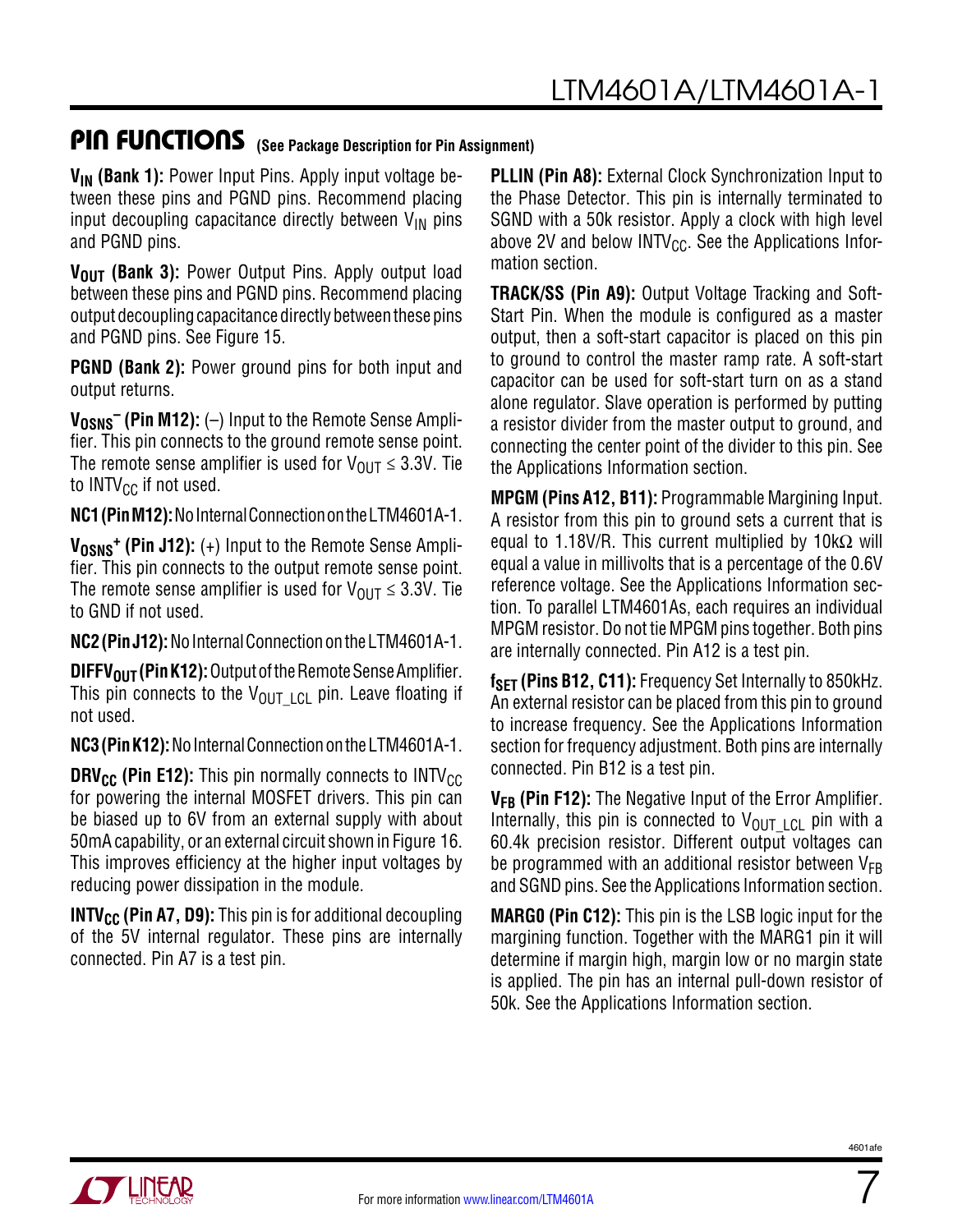### PIN FUNCTIONS **(See Package Description for Pin Assignment)**

**MARG1 (Pin D12):** This pin is the MSB logic input for the margining function. Together with the MARG0 pin it will determine if margin high, margin low or no margin state is applied. The pin has an internal pull-down resistor of 50k. See the Applications Information section.

**SGND (Pins H12, H11, G11):** Signal Ground. These pins connect to PGND at output capacitor point. See Figure 15.

**COMP (Pin A11):** Current Control Threshold and Error Amplifier Compensation Point. The current comparator threshold increases with this control voltage. The voltage ranges from 0V to 2.4V with 0.7V corresponding to zero sense voltage (zero current).

**PGOOD (Pins G12, F11):** Output Voltage Power Good Indicator. Open-drain logic output that is pulled to ground when the output voltage is not within  $\pm 10\%$  of the regulation point, after a 25µs power bad mask timer expires.

**RUN (Pin A10):** Run Control Pin. A voltage above 1.9V will turn on the module, and when below 1V, will turn off the module. A programmable UVLO function can be accomplished by connecting to a resistor divider from  $V_{IN}$  to ground. See Figure 1. This pin has a 5.1V Zener to ground. Maximum pin voltage is 5V. Limit current into the RUN pin to less than 1mA.

**VOUT LCL (Pin L12):** V<sub>OUT</sub> connects directly to this pin to bypass the remote sense amplifier, or  $DIFFV_{OIII}$  connects to this pin when the remote sense amplifier is used.  $V_{\text{OUT-ICL}}$  can be connected to  $V_{\text{OUT}}$  on the LTM4601A-1, V<sub>OUT</sub> is internally connected to V<sub>OUTLO</sub> with 50Ω in the LTM4601A-1.

**MTP1, MTP2, MPT3 (Pins C10, D10, D11 ):** Extra Mounting Pads. These pads must be left floating (electrical open circuit) and are used for enhanced solder joint strength.

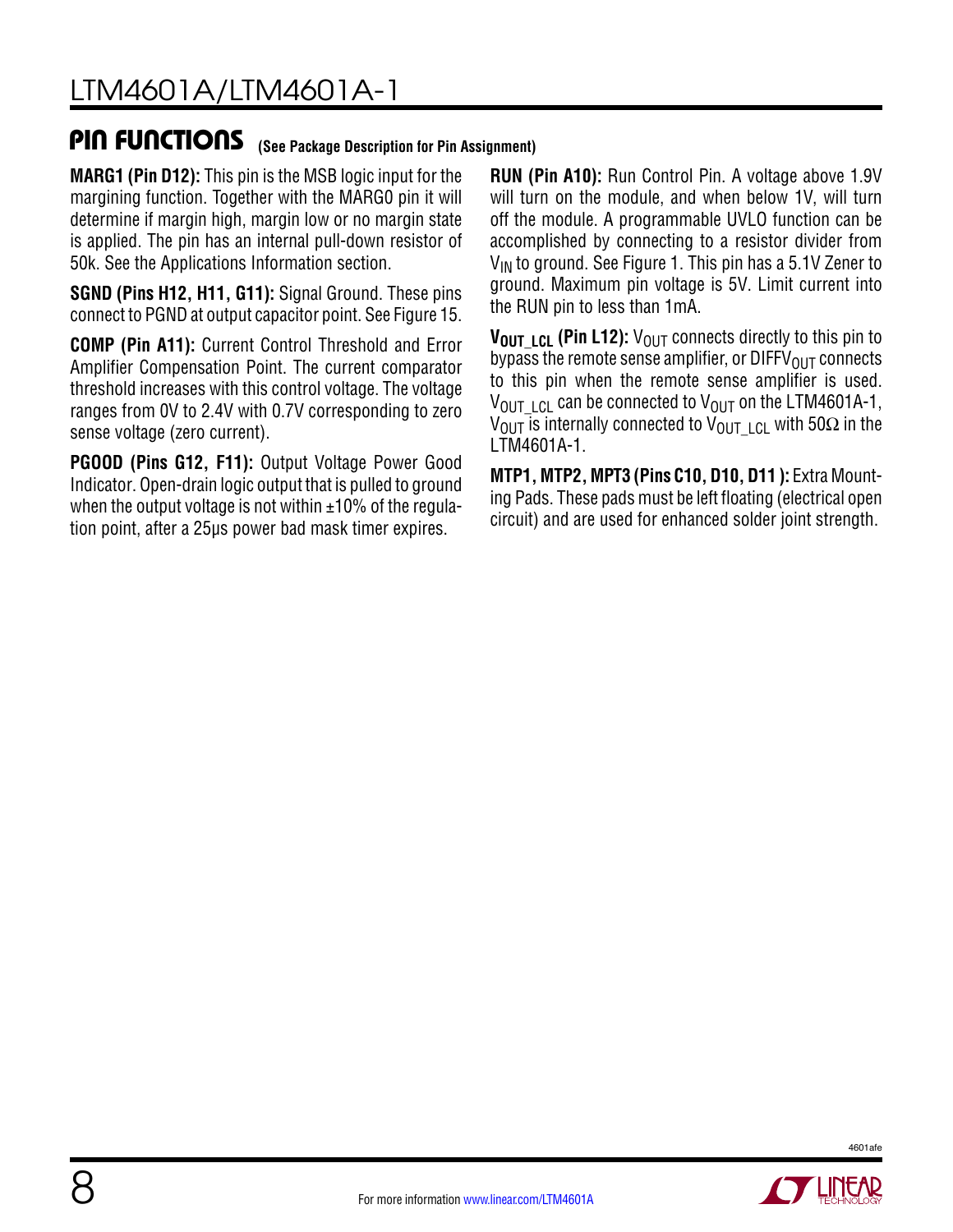

### SIMPLIFIED BLOCK DIAGRAM

**Figure 1. Simplified LTM4601A/LTM4601A-1 Block Diagram**

### DECOUPLING REQUIREMENTS T<sub>A</sub> = 25°C, V<sub>IN</sub> = 12V. Use Figure 1 configuration.

| <b>SYMBOL</b>    | <b>PARAMETER</b>                                                                     | CONDITIONS               | MIN | TYP | <b>MAX</b> | UNITS |
|------------------|--------------------------------------------------------------------------------------|--------------------------|-----|-----|------------|-------|
| $C_{IN}$         | External Input Capacitor Requirement<br>$(V_{IN} = 4.5V$ to 20V, $V_{OUIT} = 1.5V$ ) | ' I <sub>OUT</sub> = 12A | 20  | 30  |            | μF    |
| $C_{\text{OUT}}$ | External Output Capacitor Requirement<br>$(V_{IN} = 4.5V$ to 20V, $V_{OUT} = 1.5V$ ) | $I_{OUT} = 12A$          | 100 | 200 |            | μF    |

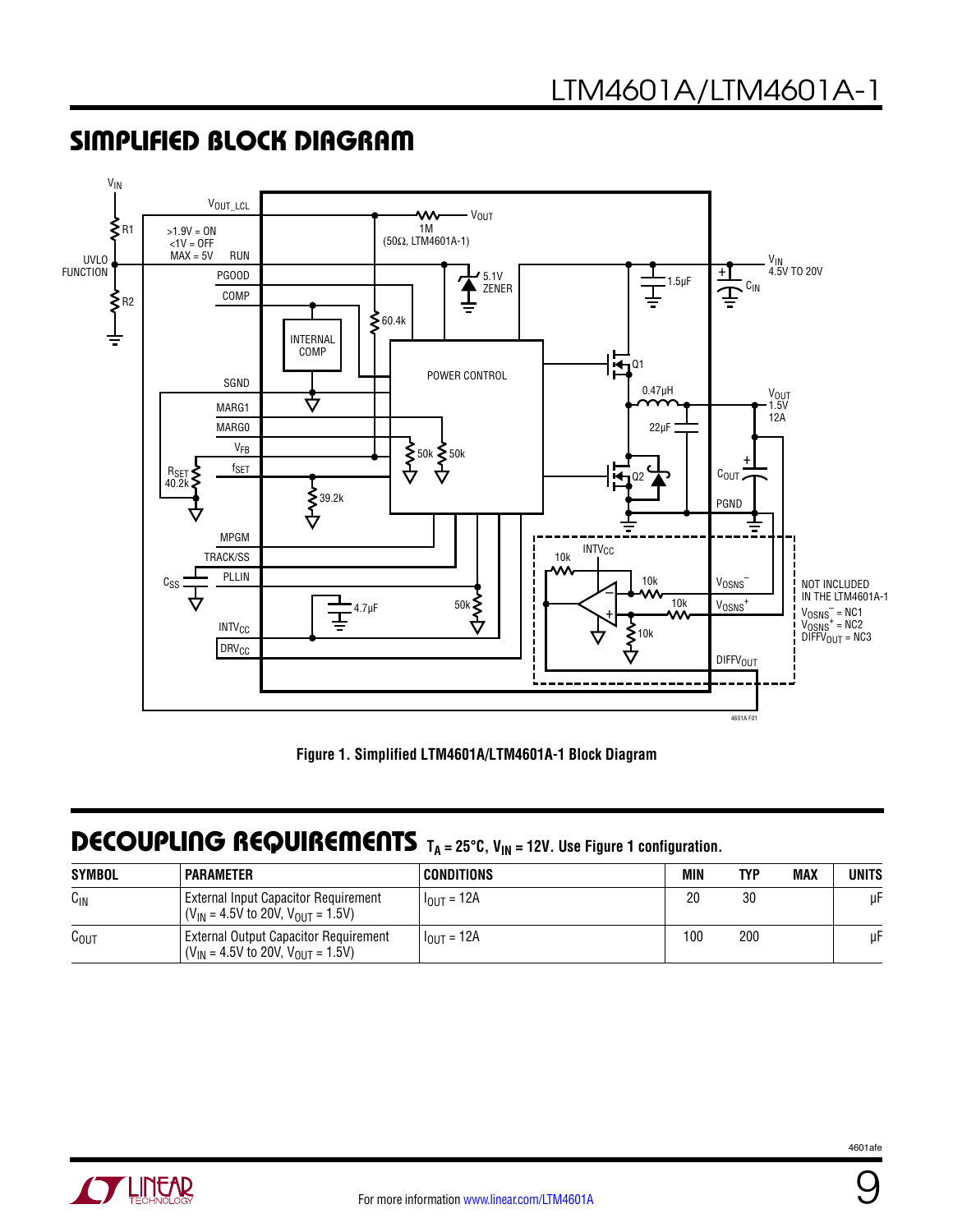## **OPERATION**

### **Power Module Description**

The LTM4601A is a standalone nonisolated switching mode DC/DC power supply. It can deliver up to 12A of DC output current with few external input and output capacitors. This module provides precisely regulated output voltage programmable via one external resistor from  $0.6V<sub>DC</sub>$  to  $5.0V_{DC}$  over a 4.5V to 20V wide input voltage. The typical application schematic is shown in Figure 18.

The LTM4601A has an integrated constant on-time current mode regulator, ultralow  $R_{DS(ON)}$  FETs with fast switching speed and integrated Schottky diodes. The typical switching frequency is 850kHz at full load. With current mode control and internal feedback loop compensation, the LTM4601A module has sufficient stability margins and good transient performance under a wide range of operating conditions and with a wide range of output capacitors, even all ceramic output capacitors.

Current mode control provides cycle-by-cycle fast current limit. Besides, foldback current limiting is provided in an overcurrent condition while  $V_{FR}$  drops. Internal overvoltage and undervoltage comparators pull the open-drain PGOOD output low if the output feedback voltage exits a ±10% window around the regulation point. Furthermore, in an overvoltage condition, internal top FET Q1 is turned

off and bottom FET Q2 is turned on and held on until the overvoltage condition clears.

Pulling the RUN pin below 1V forces the controller into its shutdown state, turning off both Q1 and Q2. At low load current, the module works in continuous current mode by default to achieve minimum output ripple voltage.

When DRV<sub>CC</sub> pin is connected to INTV<sub>CC</sub> an integrated 5V linear regulator powers the internal gate drivers. If a 5V external bias supply is applied on the DRV $_{CC}$  pin, then an efficiency improvement will occur due to the reduced powerloss inthe internal linearregulator. This is especially true at the high end of the input voltage range.

The LTM4601A has a very accurate differential remote sense amplifier with very low offset. This provides for very accurate output voltage measurement at the load. The MPGM pin, MARG0 pin and MARG1 pin are used to support voltage margining, where the percentage of margin is programmed by the MPGM pin, and the MARG0 and MARG1 select margining.

The PLLIN pin provides frequency synchronization of the device to an external clock. The TRACK/SS pin is used for power supply tracking and soft-start programming.

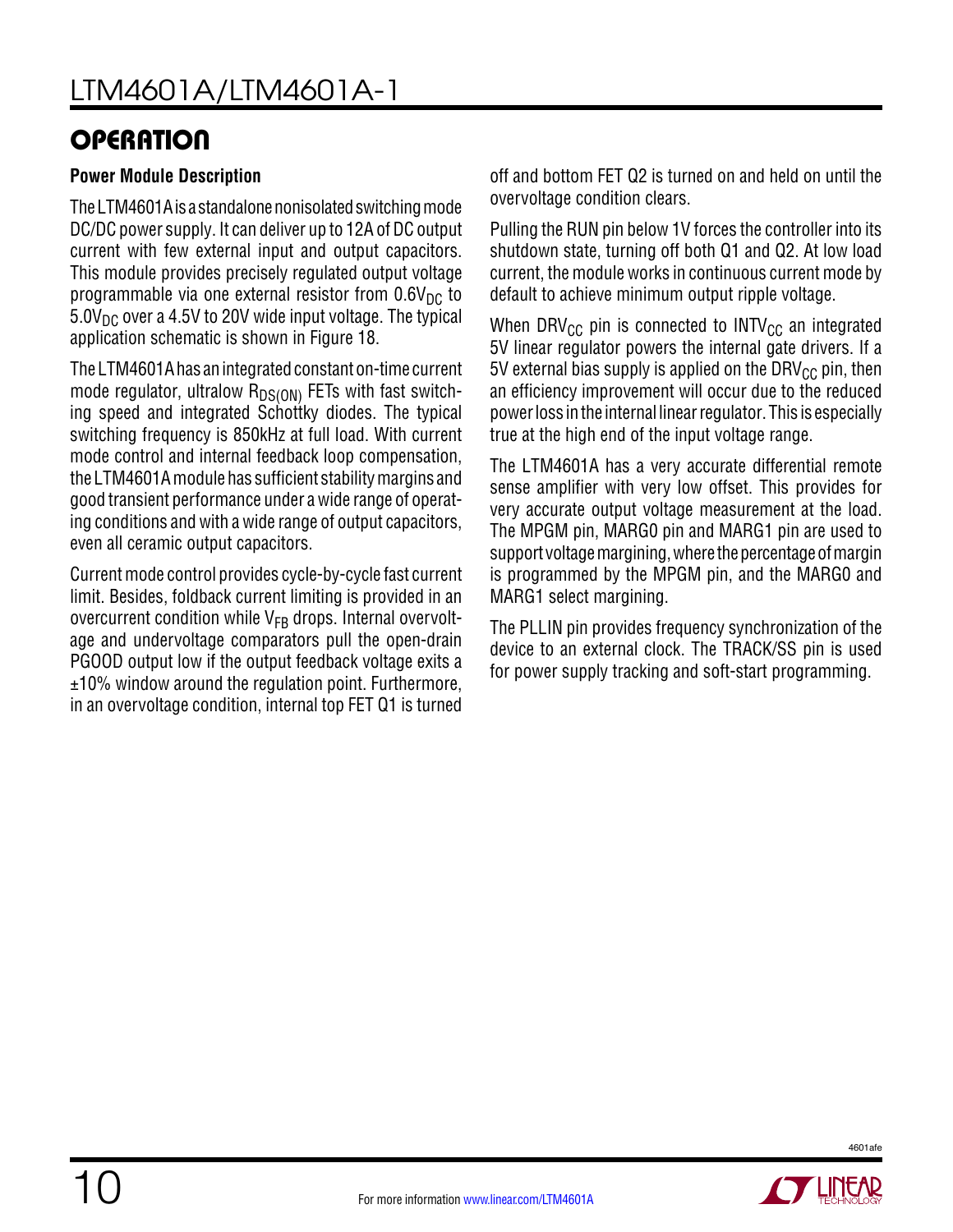The typical LTM4601A application circuit is shown in Figure 18. External component selection is primarily determined by the maximum load current and output voltage. Refer to Table 2 for specific external capacitor requirements for a particular application.

#### **V<sub>IN</sub>** to V<sub>OUT</sub> Step-Down Ratios

There are restrictions in the maximum  $V_{IN}$  and  $V_{OUT}$  step down ratio that can be achieved for a given input voltage. These constraints are shown in the Typical Performance Characteristics curves labeled "V<sub>IN</sub> to V<sub>OUT</sub> Step-Down Ratio". Note that additional thermal derating may apply. See the Thermal Considerations and Output Current Derating section of this data sheet.

#### **Output Voltage Programming and Margining**

The PWM controller has an internal 0.6V reference voltage. As shown in the Block Diagram, a 1M and a 60.4k 0.5% internal feedback resistor connects  $V_{\text{OUT}}$  and  $V_{\text{FB}}$  pins together. The  $V_{\text{OUT-ICL}}$  pin is connected between the 1M and the 60.4k resistor. The 1M resistor is used to protect against an output overvoltage condition if the  $V_{\text{OUT-LCL}}$ pin is not connected to the output, or if the remote sense amplifier output is not connected to  $V_{\text{OUT-ICL}}$ . In these cases, the output voltage will default to 0.6V. Adding a resistor  $R_{\text{SFT}}$  from the  $V_{FB}$  pin to SGND pin programs the output voltage:

$$
V_{OUT}=0.6V\frac{60.4k+R_{SET}}{R_{SET}}
$$

|  |  |  | Table 1. R <sub>SET</sub> Standard 1% Resistor Values vs V <sub>OUT</sub> |
|--|--|--|---------------------------------------------------------------------------|
|--|--|--|---------------------------------------------------------------------------|

| $R_{SET}$<br>(kΩ)         | Open   60.4   40.2   30.1   25.5   19.1   13.3 |     |     |     |     |     | 8.25 |
|---------------------------|------------------------------------------------|-----|-----|-----|-----|-----|------|
| $V_{\text{OUT}}$<br>$(V)$ | 0.6                                            | 1.2 | 1.5 | 1.8 | 2.5 | 3.3 |      |

The MPGM pin programs a current that when multiplied by an internal 10k resistor sets up the 0.6V reference  $\pm$ offset for margining. A 1.18V reference divided by the R<sub>PGM</sub> resistor on the MPGM pin programs the current. Calculate V<sub>OUT</sub>(MARGIN):

$$
V_{OUT(MARGIN)} = \frac{\%V_{OUT}}{100} \cdot V_{OUT}
$$

where % $V_{\text{OUT}}$  is the percentage of  $V_{\text{OUT}}$  you want to margin, and  $V_{\text{OUT(MARGIN)}}$  is the margin quantity in volts:

$$
R_{PGM} = \frac{V_{OUT}}{0.6V} \cdot \frac{1.18V}{V_{OUT(MARGIN)}} \cdot 10k
$$

where  $R_{PGM}$  is the resistor value to place on the MPGM pin to ground.

The margining voltage,  $V_{\text{OUT} (MARGIN)}$ , will be added or subtracted from the nominal output voltage as determined by the state of the MARG0 and MARG1 pins. See the truth table below:

| MARG1 | MARGO | MODE        |
|-------|-------|-------------|
| I OW  | LOW   | NO MARGIN   |
| LOW   | HIGH  | MARGIN UP   |
| HIGH  | LOW   | MARGIN DOWN |
| HIGH  | HIGH  | NO MARGIN   |

#### **Input Capacitors**

LTM4601A module should be connected to a low AC impedance DC source. Input capacitors are required to be placed adjacent to the module. In Figure 18, the 10µF ceramic input capacitors are selected for their ability to handle the large RMS current into the converter. An input bulk capacitor of 100µF is optional. This 100µF capacitor is onlyneededifthe input source impedance is compromised by long inductive leads or traces.

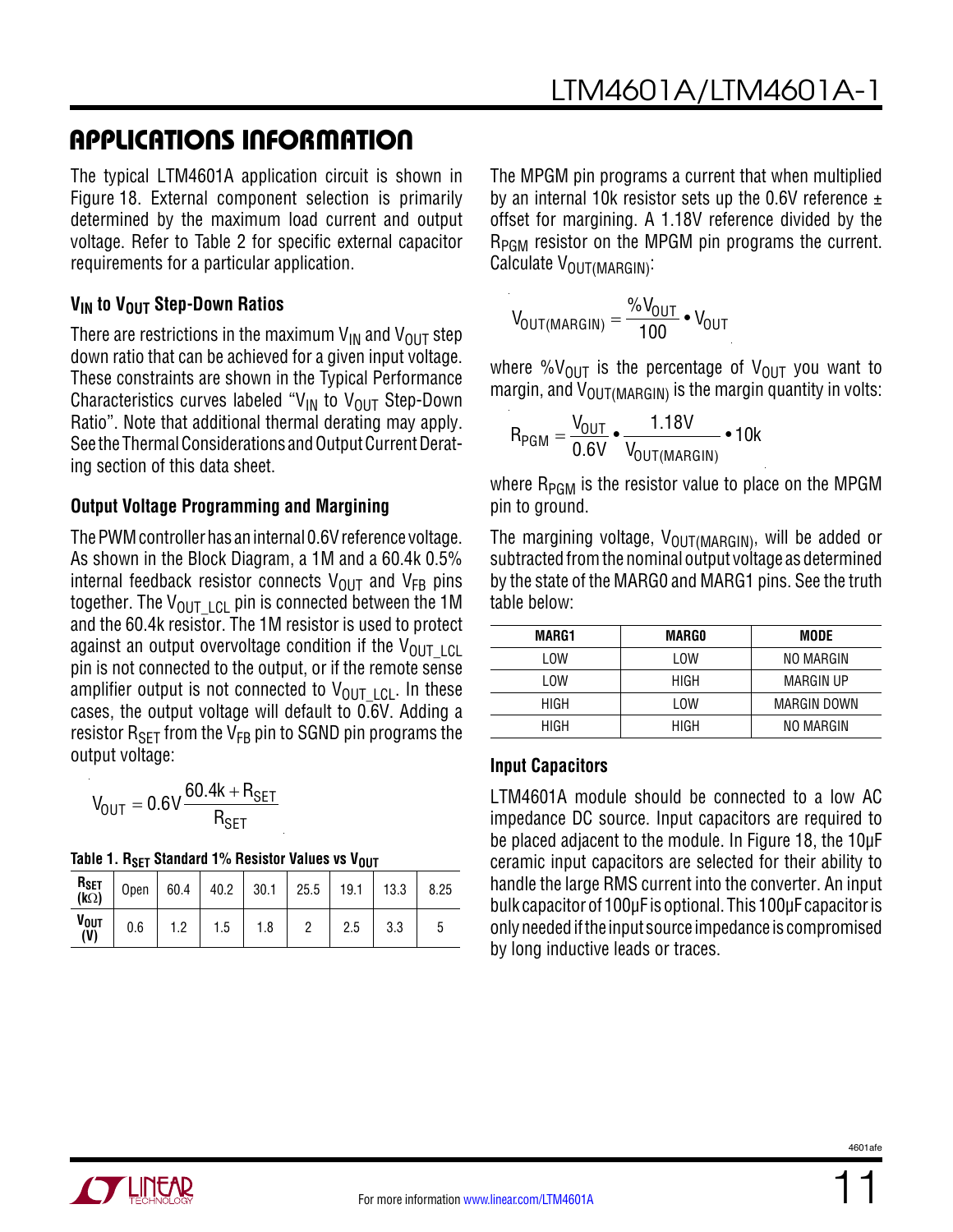For a buck converter, the switching duty cycle can be estimated as:

$$
D = \frac{V_{OUT}}{V_{IN}}
$$

Without considering the inductor ripple current, the RMS current of the input capacitor can be estimated as:

$$
I_{CIN(RMS)} = \frac{I_{OUT(MAX)}}{\eta\%} \cdot \sqrt{D \cdot (1 - D)}
$$

In the above equation,  $\eta$ % is the estimated efficiency of the power module.  $C_{IN}$  can be a switcher-rated electrolytic aluminum capacitor, OS-CON capacitor or high value ceramic capacitor. Note the capacitor ripple current ratings are often based on temperature and hours of life. This makes it advisable to properly derate the input capacitor, or choose a capacitor rated at a higher temperature than required. Always contact the capacitor manufacturer for derating requirements.

In Figure 18, the 10µF ceramic capacitors are together used as a high frequency input decoupling capacitor. In a typical 12A output application, three very low ESR, X5R or X7R 10µF ceramic capacitors are recommended. These decoupling capacitors should be placed directly adjacent to the module input pins in the PCB layout to minimize the trace inductance and high frequency AC noise. Each 10µF ceramic is typically good for 2A to 3A of RMS ripple current. Refer to your ceramics capacitor catalog for the RMS current ratings.

Multiphase operation with multiple LTM4601A devices in parallelwill lowerthe effective inputRMSripple currentdue to the interleaving operation of the regulators. Application Note 77 provides a detailed explanation. Refer to Figure 2 for the input capacitor ripple current reduction as a function of the number of phases. The figure provides a ratio of RMS ripple current to DC load current as function of duty cycle and the number of paralleled phases. Pick the

corresponding duty cycle and the number of phases to arrive at the correct ripple current value. For example, the 2-phase parallel LTM4601A design provides 24A at 2.5V output from a 12V input. The duty cycle is DC = 2.5V/12V  $= 0.21$ . The 2-phase curve has a ratio of  $\sim 0.25$  for a duty cycle of 0.21. This 0.25 ratio of RMS ripple current to a DC load current of 24A equals ~6A of input RMS ripple current for the external input capacitors.

### **Output Capacitors**

The LTM4601A is designed for low output ripple voltage. The bulk output capacitors defined as  $C<sub>OUT</sub>$  are chosen with low enough effective series resistance (ESR) to meet the output ripple voltage and transient requirements.  $C_{OUT}$ can be a low ESR tantalum capacitor, a low ESR polymer capacitor or a ceramic capacitor. The typical capacitance is 200µF if all ceramic output capacitors are used. Additional output filtering may be required by the system designer if further reduction of output ripple or dynamic transient spikes is required. Table 2 shows a matrix of different output voltages and output capacitors to minimize the voltage droop and overshoot during a 5A/µs transient. The table optimizes total equivalent ESR and total bulk capacitance to maximize transient performance.



**Figure 2. Normalized Input RMS Ripple Current vs Duty Cycle for One to Six Modules (Phases)**

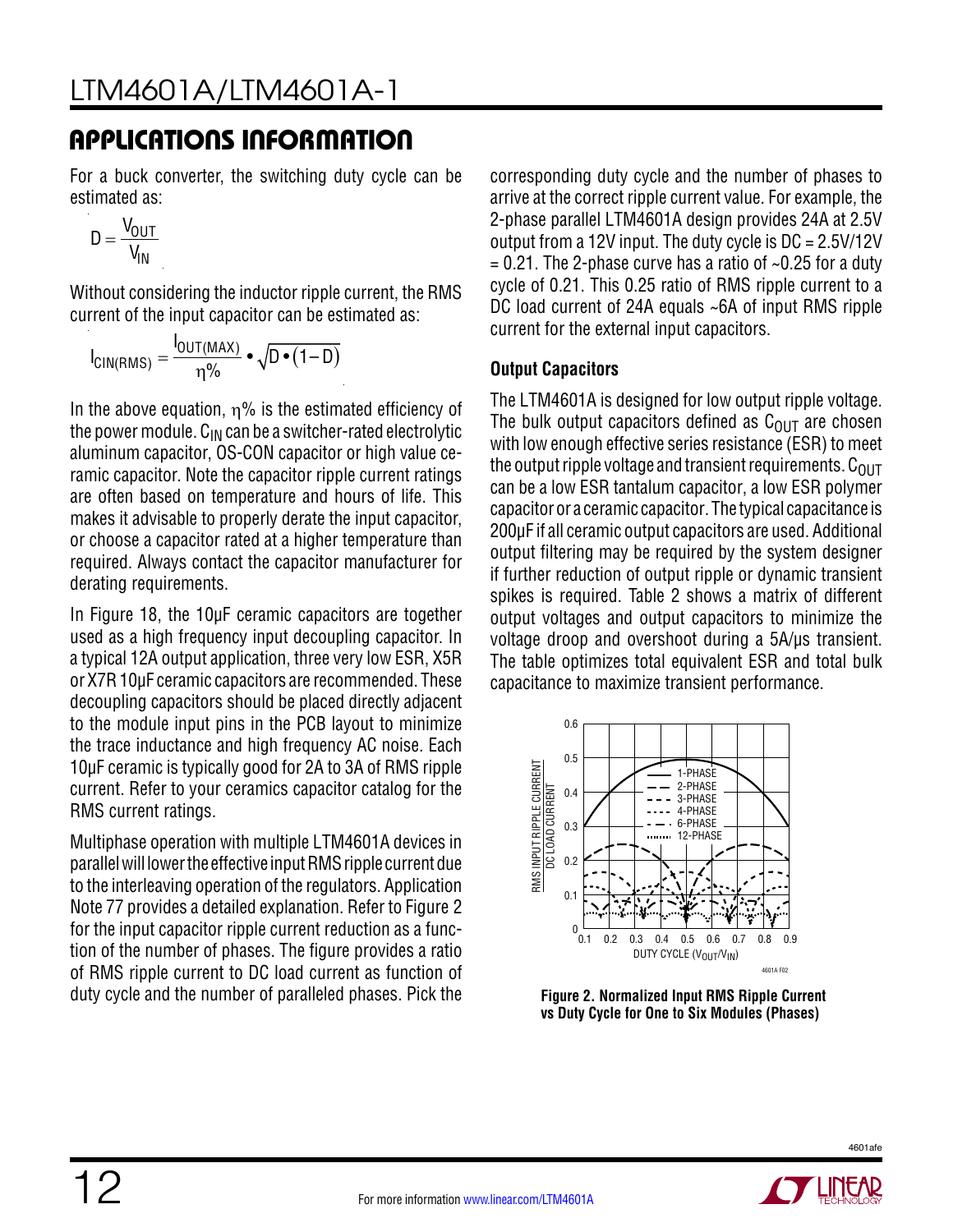Multiphase operation with multiple LTM4601A devices in parallel will lower the effective output ripple current due to the interleaving operation of the regulators. For example, each LTM4601A's inductor current in a 12V to



**Figure 3. Inductor Ripple Current vs Duty Cycle**

2.5V multiphase design can be read from the Inductor Ripple Current vs Duty Cycle graph (Figure 3). The large ripple current at low duty cycle and high output voltage can be reduced by adding an external resistor from  $f_{\text{SFT}}$  to ground which increases the frequency. If the duty cycle is  $DC = 2.5V/12V = 0.21$ , the inductor ripple current for  $2.5V$ output at 21% duty cycle is ~6A in Figure 3.

Figure 4 provides a ratio of peak-to-peak output ripple current to the inductor current as a function of duty cycle and the number of paralleled phases. Pick the corresponding duty cycle and the number of phases to arrive at the correct output ripple current ratio value. If a 2-phase operation is chosen at a duty cycle of 21%, then 0.6 is the ratio. This 0.6 ratio of output ripple current to inductor ripple of 6A equals 3.6A of effective output ripple current. Refer to Application Note 77 for a detailed explanation of output ripple current reduction as a function of paralleled phases.



Figure 4. Normalized Output Ripple Current vs Duty Cycle, DIr = V<sub>0</sub>T/L<sub>I</sub>, DIr = Each Phase's Inductor Current

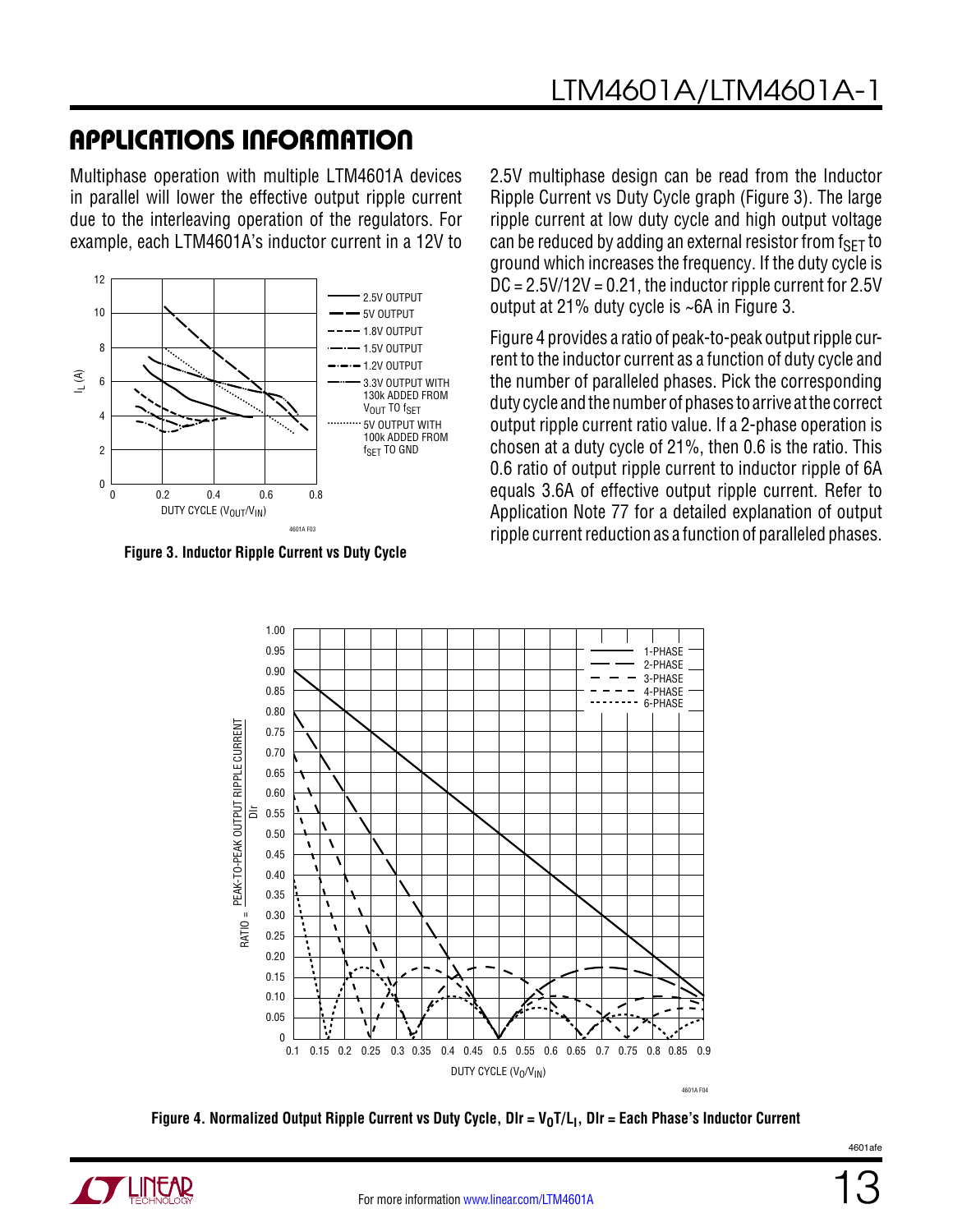The output ripple voltage has two components that are related to the amount of bulk capacitance and effective series resistance (ESR) of the output bulk capacitance. Therefore, the output ripple voltage can be calculated with the known effective output ripple current. The equation:  $\Delta V_{\text{OUT(P-P)}} \approx (\Delta I_L/(8 \cdot f \cdot m \cdot C_{\text{OUT}}) + \text{ESR} \cdot \Delta I_L)$ , where f is frequency and m is the number of parallel phases. This calculation process can be easily accomplished by using LTpowerCAD™.

### **Fault Conditions: Current Limit and Overcurrent Foldback**

LTM4601A has a current mode controller, which inherently limits the cycle-by-cycle inductor current not only in steady-state operation, but also in response to transients.

To further limit current in the event of an overload condition, the LTM4601A provides foldback current limiting. If the output voltage falls by more than 50%, then the maximum output current is progressively lowered to about one sixth of its full current limit value.

### **Soft-Start and Tracking**

The TRACK/SS pin provides a means to either soft-start the regulator or track it to a different power supply. A capacitor on this pin will program the ramp rate of the output voltage. A 1.5µA current source will charge up the external soft-start capacitor to 80% of the 0.6V internal voltage reference plus or minus any margin delta. This will control the ramp of the internal reference and the output voltage. The total soft-start time can be calculated as:

$$
t_{\text{SOFTSTAT}} = 0.8 \cdot \left(0.6 \text{V} \pm \text{V}_{\text{OUT(MARGIN)}}\right) \cdot \frac{\text{C}_{\text{SS}}}{1.5 \mu \text{A}}
$$

When the RUN pin falls below 1.5V, then the TRACK/SS pin is reset to allow for proper soft-start control when the regulator is enabled again. Current foldback and forced continuous mode are disabled during the soft-start process. The soft-start function can also be used to control the output ramp up time, so that another regulator can be easily tracked to it.

### **Output Voltage Tracking**

Output voltage tracking can be programmed externally using the TRACK/SS pin. The output can be tracked up and downwithanotherregulator. Themasterregulator's output is divided down with an external resistor divider that is the same as the slave regulator's feedback divider. Figure 5 shows an example of coincident tracking. Ratiometric modes of tracking can be achieved by selecting different resistor values to change the output tracking ratio. The master output must be greater than the slave output for the tracking to work. Figure 6 shows the coincident output tracking characteristics.



**Figure 5. Coincident Tracking Schematic**



**Figure 6. Coincident Output Tracking Characteristics**

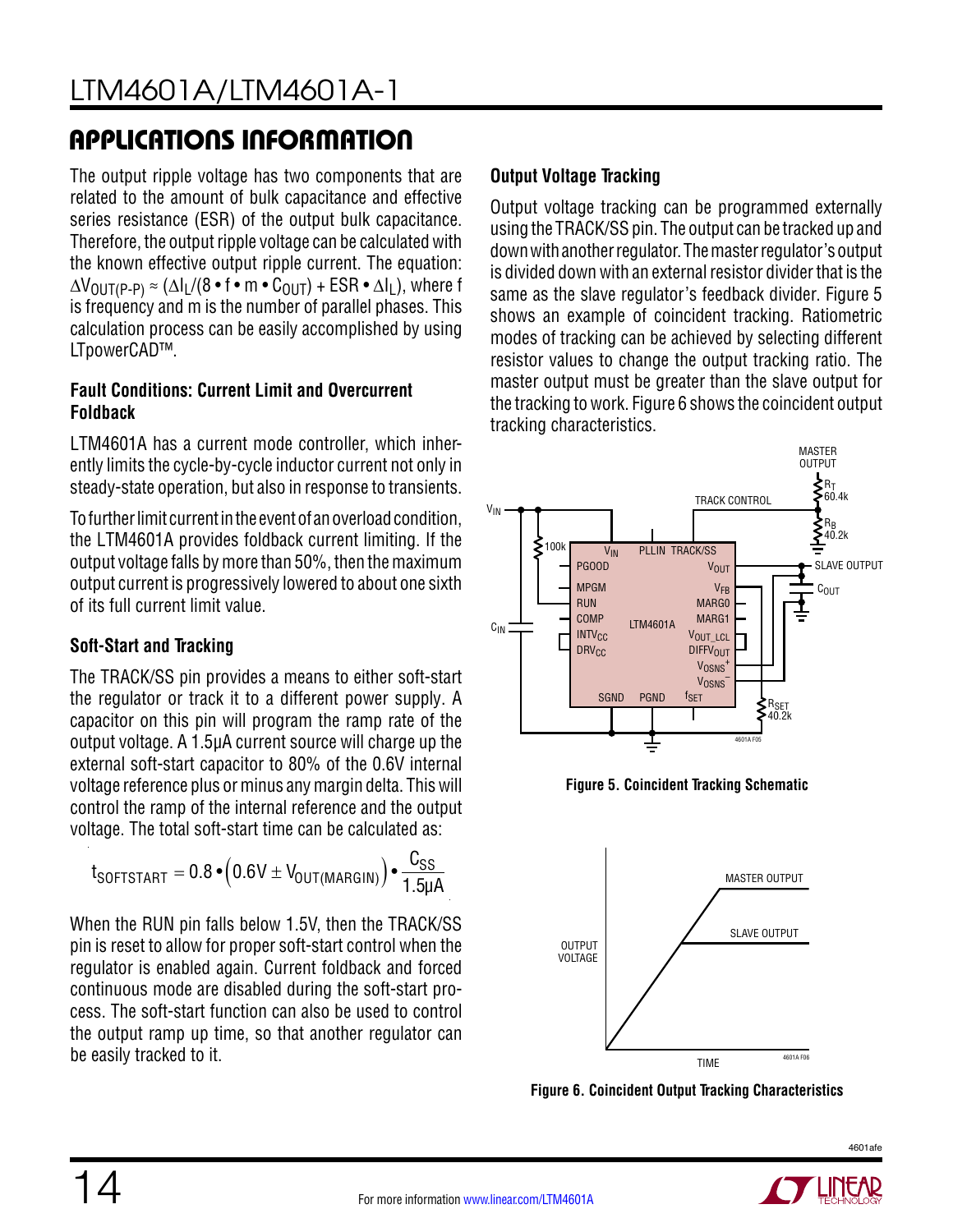#### **Run Enable**

The RUN pin is used to enable the power module. The pin has an internal 5.1V zener to ground. The pin can be driven with a logic input not to exceed 5V.

The RUN pin can also be used as an undervoltage lockout (UVLO) function by connecting a resistor divider from the input supply to the RUN pin:

$$
V_{UVLO} = \frac{R1 + R2}{R2} \cdot 1.5V
$$

See Figure 1, Simplified Block Diagram.

#### **Power Good**

The PGOOD pin is an open-drain pin that can be used to monitor valid output voltage regulation. This pin monitors  $a \pm 10$ % window around the regulation point and tracks with margining.

### **COMP Pin**

This pin is the external compensation pin. The module has already been internally compensated for most output voltages. Table 2 is provided for most application requirements. LTpowerCAD is available for other control loop optimization.

### **PLLIN**

The power module has a phase-locked loop comprised of an internal voltage controlled oscillator and a phase detector. This allows the internal top MOSFET turn-on to be locked to the rising edge of an external clock. The frequency range is  $\pm 30\%$  around the operating frequency of 850kHz. A pulse detection circuit is used to detect a clock on the PLLIN pin to turn on the phase-locked loop. The pulse width of the clock has to be at least 400ns and the amplitude at least 2V. The PLLIN pin must be driven from a low impedance source such as a logic gate located close to the pin. During startup of the regulator, the phaselocked loop function is disabled.

### **INTV<sub>CC</sub>** and DRV<sub>CC</sub> Connection

An internal low dropout regulator produces an internal 5V supply that powers the control circuitry and DRV $_{\text{CC}}$ for driving the internal power MOSFETs. Therefore, if the system does not have a 5V power rail, the LTM4601A can be directly powered by  $V_{IN}$ . The gate drive current through the LDO is about 20mA. The internal LDO power dissipation can be calculated as:

 $P_{LDO-LOS} = 20mA \cdot (V_{IN} - 5V)$ 

The LTM4601A also provides the external gate drive voltage pin DRV<sub>CC</sub>. If there is a 5V rail in the system, it is recommended to connect the DRV $_{\text{CC}}$  pin to the external 5V rail. This is especially true for higher input voltages. Do not apply more than 6V to the DRV $_{\text{CC}}$  pin. A 5V output can be used to power the DRV $_{\text{CC}}$  pin with an external circuit as shown in Figure 16.

### **Parallel Operation of the Module**

The LTM4601A device is an inherently current mode controlled device. Parallel modules will have very good current sharing. This will balance the thermals on the design. Figure 19 shows the schematic of a parallel design. The voltage feedback equation changes with the variable N as modules are paralleled:

$$
V_{\text{OUT}} = 0.6V \frac{\frac{60.4k}{N} + R_{\text{SET}}}{R_{\text{SET}}}
$$

N is the number of paralleled modules.

Figure 19 shows an LTM4601A and an LTM4601A-1 used in a parallel design. The 2nd LTM4601A device does not require the remote sense amplifier, therefore, the LTM4601A-1 device is used. An LTM4601A device can be used without the diff amp.  $V_{OSNS}$ <sup>+</sup> can be tied to ground and the  $V_{OSNS}^-$  can be tied to INTV<sub>CC</sub>. DIFFV<sub>OUT</sub> can float. When using multiple LTM4601A-1 devices in parallel with an LTM4601A, limit the number to five for a total of six modules in parallel.

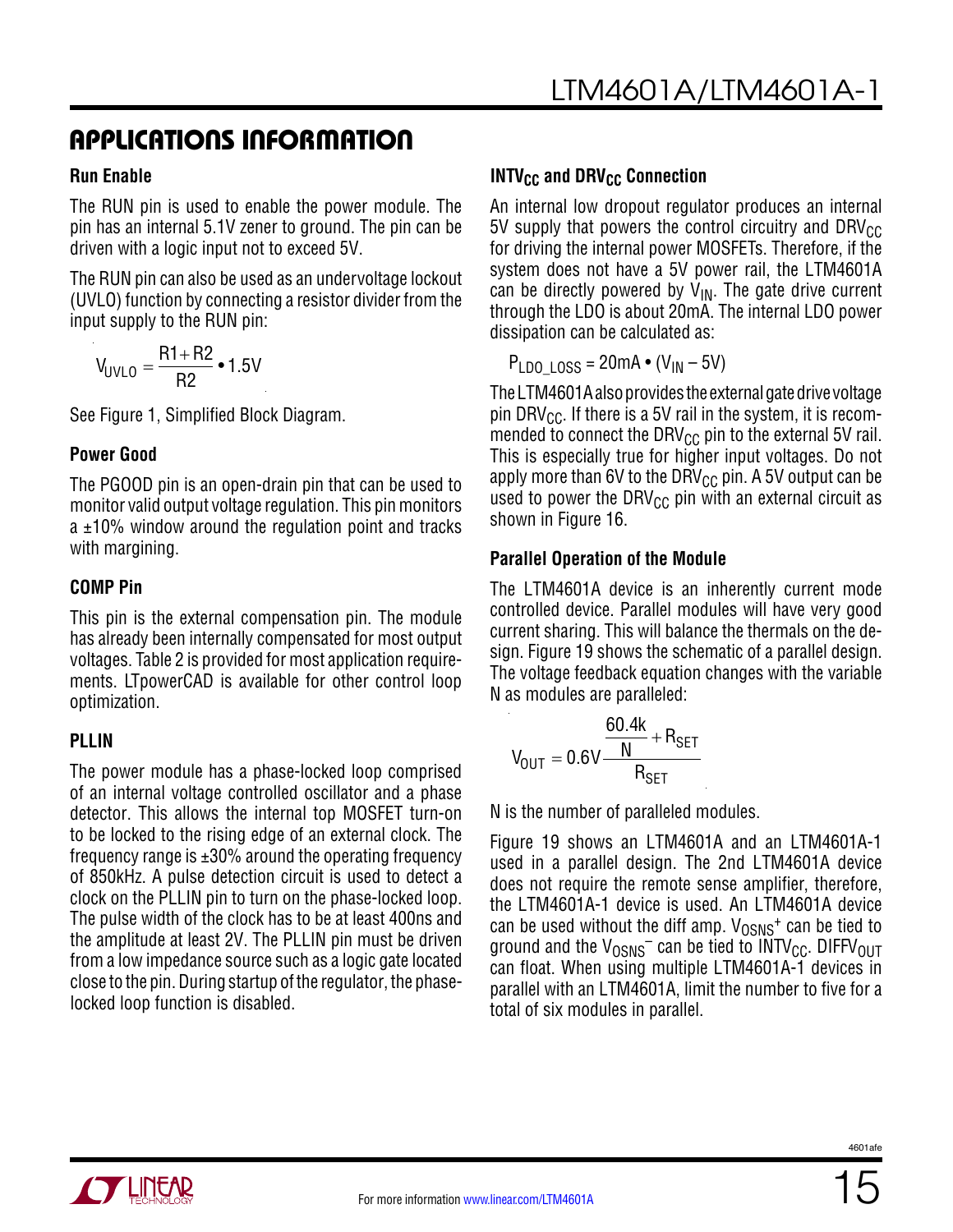### **Thermal Considerations and Output Current Derating**

The power loss curves in Figures 7 and 8 can be used in coordination with the load current derating curves in Figures 9 to 14 for calculating an approximate  $\theta_{\text{IA}}$  for the module with various heat sinking methods. Thermal models are derived from several temperature measurements at the bench and thermal modeling analysis. Thermal Application Note 103 provides a detailed explanation of the analysis for the thermal models and the derating curves. Tables 3 and 4 provide a summary of the equivalent  $\theta_{JA}$  for the noted conditions. These equivalent  $\theta_{JA}$  parameters are correlated to the measured values, and are improved with air flow. The case temperature is maintained at 100°C or below

5.0 4.5 4.0 3.5 POWER LOSS (W)  $20V_{IN}$ POWER LOSS (W) 3.0  $12V_{IN}$ 2.5 2.0 1.5  $5V_{IN}$ 1.0 0.5 0



4601A F07

12

10

LOAD CURRENT (A)

2 4 6 8

0





for the derating curves. The maximum case temperature of 100°C is to allow for a rise of about 13°C to 25°C inside the µModule regulator with a thermal resistance  $\theta_{\text{JC}}$ from junction to case between 6°C/W to 9°C/W. This will maintain the maximum junction temperature inside the µModule regulator below 125°C.

### **Safety Considerations**

The LTM4601A modules do not provide isolation from  $V_{IN}$  to  $V_{OIII}$ . There is no internal fuse. If required, a slow blow fuse with a rating twice the maximum input current needs to be provided to protect each unit from catastrophic failure.



**Figure 9. No Heat Sink 5V<sub>IN</sub> Figure 10. BGA Heat Sink 5V<sub>IN</sub>** 

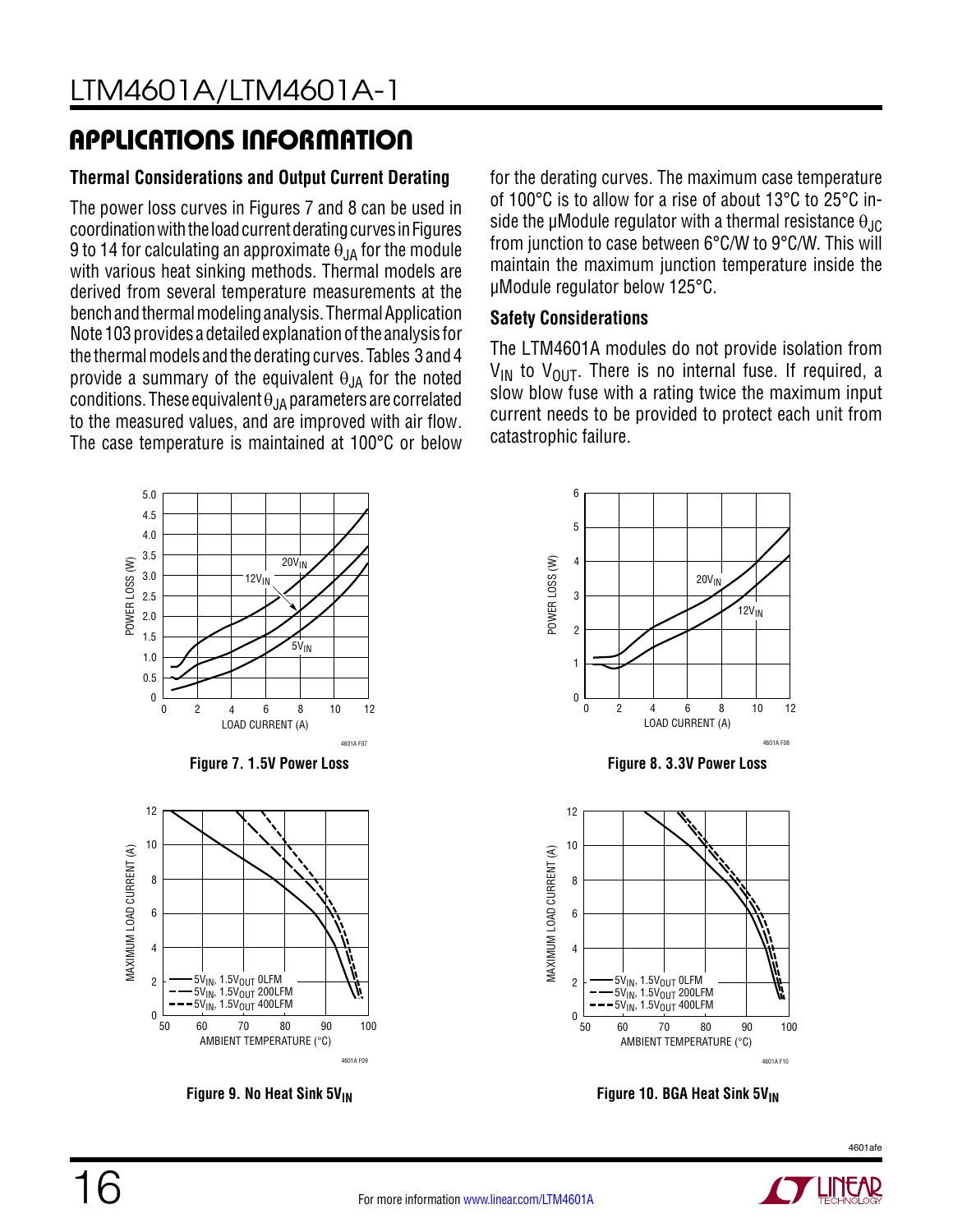





**Figure 11. No Heat Sink 12V<sub>IN</sub> Figure 12. BGA Heat Sink 12V<sub>IN</sub>** 



Figure 13. 12V<sub>IN</sub>, 3.3V<sub>OUT</sub>, No Heat Sink **Figure 14. 12V<sub>IN</sub>**, 3.3V<sub>OUT</sub>, BGA Heat Sink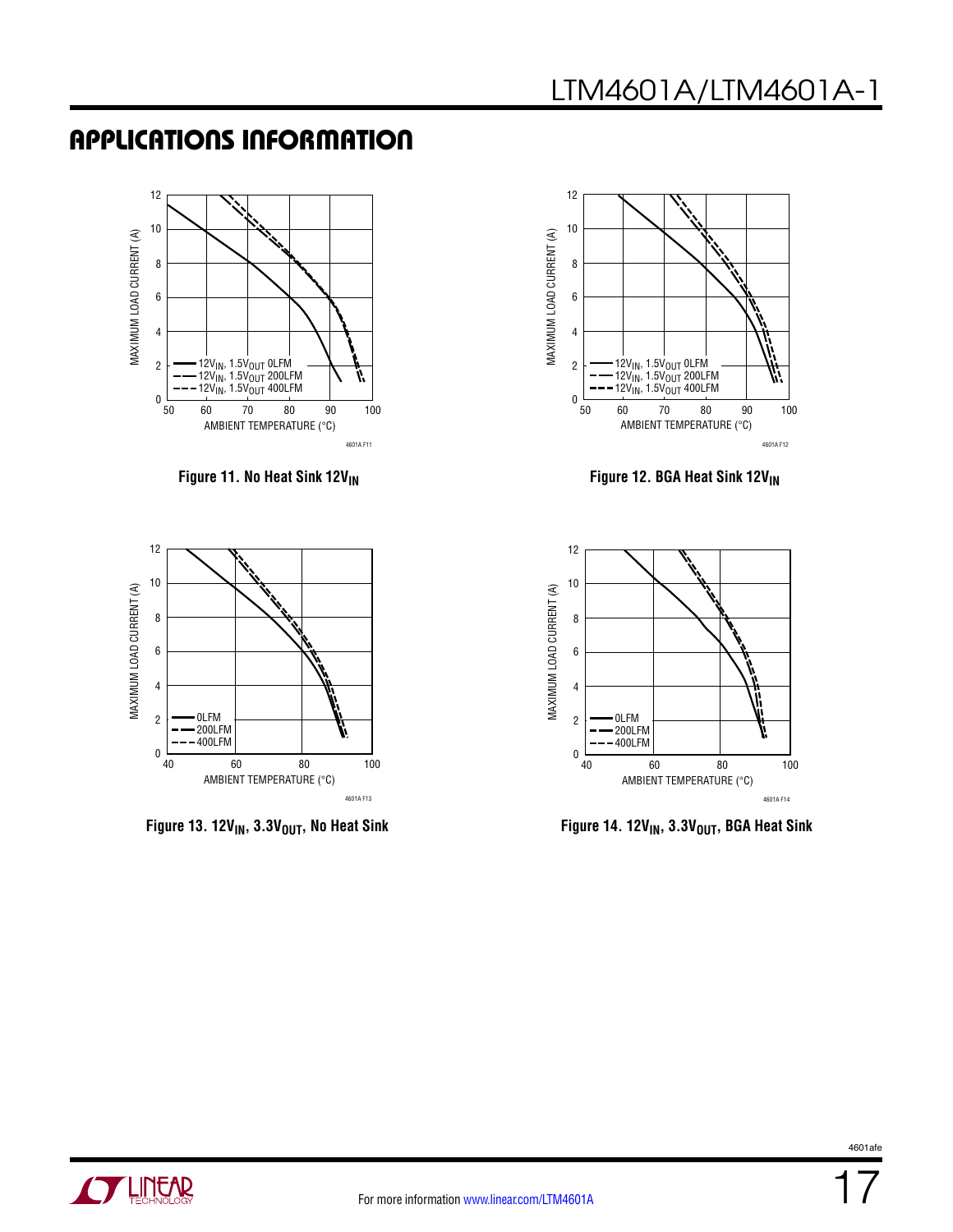#### **Table 2. Output Voltage Response Versus Component Matrix (Refer to Figure 18), 0A to 6A Load Step**

#### **TYPICAL MEASURED VALUES**

| $C_{\text{OUT1}}$ vendors | <b>PART NUMBER</b>              | C <sub>out2</sub> Vendors | <b>PART NUMBER</b>        |  |  |  |  |  |  |  |
|---------------------------|---------------------------------|---------------------------|---------------------------|--|--|--|--|--|--|--|
| <b>TDK</b>                | C4532X5R0J107MZ (100µF, 6.3V)   | SANYO POSCAP              | 6TPE330MIL (330µF, 6.3V)  |  |  |  |  |  |  |  |
| <b>TAIYO YUDEN</b>        | JMK432BJ107MU-T (100µF, 6.3V)   | SANYO POSCAP              | 2R5TPE470M9 (470µF, 2.5V) |  |  |  |  |  |  |  |
| TAIYO YUDEN               | JMK316BJ226ML-T501 (22µF, 6.3V) | SANYO POSCAP              | 4TPE470MCL (470uF, 4V)    |  |  |  |  |  |  |  |

| VOUT<br>(V) | $c_{\rm IN}$<br>(CERAMIC) | $C_{IN}$<br>(BULK) | C <sub>OUT1</sub><br>(CERAMIC) | $c_{\text{out2}}$<br>(BULK) | C <sub>COMP</sub> | C3          | <b>V<sub>IN</sub></b><br>(V) | <b>DROOP</b><br>(mV) | <b>PEAK TO</b><br>PEAK (mV) | <b>RECOVERY</b><br>TIME (µs) | <b>LOAD STEP</b><br>$(A/\mu s)$ | $R_{SET}$<br>$(k\Omega)$ |
|-------------|---------------------------|--------------------|--------------------------------|-----------------------------|-------------------|-------------|------------------------------|----------------------|-----------------------------|------------------------------|---------------------------------|--------------------------|
| 1.2         | $2 \times 10$ µF 25V      | 150µF 35V          | $3 \times 22$ uF 6.3V          | 470uF 4V                    | <b>NONE</b>       | 47pF        | 5                            | 70                   | 140                         | 30                           | 6                               | 60.4                     |
| 1.2         | $2 \times 10$ µF 25V      | 150µF 35V          | $1 \times 100$ µF 6.3V         | 470uF 2.5V                  | <b>NONE</b>       | 100pF       | 5                            | 35                   | 70                          | 20                           | 6                               | 60.4                     |
| 1.2         | $2 \times 10$ µF 25V      | 150uF 35V          | $2 \times 100$ µF 6.3V         | 330µF 6.3V                  | <b>NONE</b>       | 22pF        | 5                            | 70                   | 140                         | 20                           | 6                               | 60.4                     |
| 1.2         | $2 \times 10$ µF 25V      | 150µF 35V          | $4 \times 100$ µF 6.3V         | <b>NONE</b>                 | <b>NONE</b>       | 100pF       | 5                            | 40                   | 93                          | $30\,$                       | 6                               | 60.4                     |
| 1.2         | $2 \times 10$ µF 25V      | 150µF 35V          | $3 \times 22 \mu F 6.3 V$      | 470µF 4V                    | <b>NONE</b>       | 100pF       | 12                           | 70                   | 140                         | 30                           | 6                               | 60.4                     |
| 1.2         | $2 \times 10$ uF 25V      | 150uF 35V          | $1 \times 100$ uF 6.3V         | 470uF 2.5V                  | <b>NONE</b>       | 100pF       | 12                           | 35                   | 70                          | 20                           | 6                               | 60.4                     |
| 1.2         | $2 \times 10$ µF 25V      | 150µF 35V          | $2 \times 100$ µF 6.3V         | 330uF 6.3V                  | <b>NONE</b>       | 22pF        | 12                           | 70                   | 140                         | 20                           | 6                               | 60.4                     |
| 1.2         | $2 \times 10$ µF 25V      | 150µF 35V          | $4 \times 100$ µF 6.3V         | <b>NONE</b>                 | <b>NONE</b>       | 100pF       | 12                           | 49                   | 98                          | 20                           | 6                               | 60.4                     |
| 1.5         | $2 \times 10$ µF 25V      | 150µF 35V          | $3 \times 22 \mu F 6.3 V$      | 470µF 4V                    | <b>NONE</b>       | 100pF       | 5                            | 48                   | 100                         | 35                           | 6                               | 40.2                     |
| 1.5         | $2 \times 10$ µF 25V      | 150µF 35V          | $1 \times 100$ µF 6.3V         | 470µF 2.5V                  | <b>NONE</b>       | 33pF        | 5                            | 54                   | 109                         | 30                           | 6                               | 40.2                     |
| 1.5         | $2 \times 10$ µF 25V      | 150µF 35V          | $2 \times 100$ µF 6.3V         | 330µF 6.3V                  | <b>NONE</b>       | 100pF       | 5                            | 44                   | 84                          | 30                           | 6                               | 40.2                     |
| 1.5         | $2 \times 10$ µF 25V      | 150µF 35V          | $4 \times 100$ µF 6.3V         | <b>NONE</b>                 | <b>NONE</b>       | 100pF       | 5                            | 61                   | 118                         | 30                           | 6                               | 40.2                     |
| 1.5         | $2 \times 10$ µF 25V      | 150µF 35V          | $3 \times 22 \mu F 6.3 V$      | 470µF 4V                    | <b>NONE</b>       | 100pF       | 12                           | 48                   | 100                         | 35                           | 6                               | 40.2                     |
| 1.5         | $2 \times 10$ µF 25V      | 150µF 35V          | $1 \times 100$ µF 6.3V         | 470µF 2.5V                  | <b>NONE</b>       | 33pF        | 12                           | 54                   | 109                         | 30                           | 6                               | 40.2                     |
| 1.5         | $2 \times 10$ µF 25V      | 150µF 35V          | $2 \times 100$ µF 6.3V         | 330µF 6.3V                  | <b>NONE</b>       | 100pF       | 12                           | 44                   | 89                          | 25                           | 6                               | 40.2                     |
| 1.5         | $2 \times 10$ µF 25V      | 150µF 35V          | $4 \times 100$ µF 6.3V         | <b>NONE</b>                 | <b>NONE</b>       | 100pF       | 12                           | 54                   | 108                         | 25                           | 6                               | 40.2                     |
| 1.8         | $2 \times 10$ µF 25V      | 150µF 35V          | $3 \times 22 \mu F 6.3 V$      | 470µF 4V                    | <b>NONE</b>       | 47pF        | 5                            | 48                   | 100                         | 30                           | 6                               | 30.1                     |
| 1.8         | $2 \times 10$ µF 25V      | 150µF 35V          | $1 \times 100$ uF 6.3V         | 470uF 2.5V                  | <b>NONE</b>       | 100pF       | 5                            | 44                   | 90                          | 20                           | 6                               | 30.1                     |
| 1.8         | $2 \times 10$ µF 25V      | 150µF 35V          | $2 \times 100$ µF 6.3V         | 330µF 6.3V                  | <b>NONE</b>       | 100pF       | 5                            | 68                   | 140                         | 30                           | 6                               | 30.1                     |
| 1.8         | $2 \times 10$ µF 25V      | 150µF 35V          | $4 \times 100$ µF 6.3V         | <b>NONE</b>                 | <b>NONE</b>       | 100pF       | 5                            | 65                   | 130                         | 30                           | 6                               | 30.1                     |
| 1.8         | $2 \times 10$ µF 25V      | 150µF 35V          | $3 \times 22 \mu F 6.3 V$      | 470µF 4V                    | <b>NONE</b>       | 100pF       | 12                           | 60                   | 120                         | 30                           | 6                               | 30.1                     |
| 1.8         | $2 \times 10$ µF 25V      | 150µF 35V          | $1 \times 100$ µF 6.3V         | 470µF 2.5V                  | <b>NONE</b>       | 100pF       | 12                           | 60                   | 120                         | 30                           | $\boldsymbol{6}$                | 30.1                     |
| 1.8         | $2 \times 10$ µF 25V      | 150µF 35V          | $2 \times 100$ µF 6.3V         | 330µF 6.3V                  | <b>NONE</b>       | 100pF       | 12                           | 68                   | 140                         | $30\,$                       | 6                               | 30.1                     |
| 1.8         | $2 \times 10$ µF 25V      | 150µF 35V          | $4 \times 100$ µF 6.3V         | <b>NONE</b>                 | <b>NONE</b>       | 100pF       | 12                           | 65                   | 130                         | 20                           | 6                               | 30.1                     |
| 2.5         | $2 \times 10$ µF 25V      | 150µF 35V          | $1 \times 100$ µF 6.3V         | 470µF 4V                    | <b>NONE</b>       | 100pF       | 5                            | 48                   | 103                         | 30                           | 6                               | 19.1                     |
| 2.5         | $2 \times 10$ µF 25V      | 150µF 35V          | $2 \times 100$ µF 6.3V         | 330µF 6.3V                  | <b>NONE</b>       | 220pF       | 5                            | 56                   | 113                         | $30\,$                       | 6                               | 19.1                     |
| 2.5         | $2 \times 10$ µF 25V      | 150uF 35V          | $3 \times 22 \mu F 6.3 V$      | 470µF 4V                    | <b>NONE</b>       | <b>NONE</b> | 5                            | 57                   | 116                         | 30                           | 6                               | 19.1                     |
| 2.5         | $2 \times 10$ µF 25V      | 150uF 35V          | $4 \times 100$ µF 6.3V         | <b>NONE</b>                 | <b>NONE</b>       | 100pF       | 5                            | 60                   | 115                         | 25                           | 6                               | 19.1                     |
| 2.5         | $2 \times 10$ uF 25V      | 150uF 35V          | $1 \times 100$ µF 6.3V         | 470uF 4V                    | <b>NONE</b>       | 100pF       | 12                           | 48                   | 103                         | 30                           | 6                               | 19.1                     |
| 2.5         | $2 \times 10$ µF 25V      | 150uF 35V          | $3 \times 22$ uF 6.3V          | 470uF 4V                    | <b>NONE</b>       | <b>NONE</b> | 12                           | 51                   | 102                         | 30                           | 6                               | 19.1                     |
| 2.5         | $2 \times 10$ µF 25V      | 150uF 35V          | $2 \times 100$ µF 6.3V         | 330µF 6.3V                  | <b>NONE</b>       | 220pF       | 12                           | 56                   | 113                         | 30                           | 6                               | 19.1                     |
| 2.5         | $2 \times 10$ µF 25V      | 150µF 35V          | $4 \times 100$ µF 6.3V         | <b>NONE</b>                 | <b>NONE</b>       | 220pF       | 12                           | 70                   | 140                         | 25                           | 6                               | 19.1                     |
| 3.3         | $2 \times 10$ µF 25V      | 150uF 35V          | $2 \times 100$ µF 6.3V         | 330µF 6.3V                  | <b>NONE</b>       | 100pF       | 7                            | 120                  | 240                         | 30                           | 6                               | 13.3                     |
| 3.3         | $2 \times 10$ µF 25V      | 150µF 35V          | $1 \times 100$ uF 6.3V         | 470uF 4V                    | <b>NONE</b>       | 100pF       | $\overline{7}$               | 110                  | 214                         | $30\,$                       | 6                               | 13.3                     |
| $3.3\,$     | $2 \times 10 \mu$ F 25V   | 150µF 35V          | $3\times22\mu$ F 6.3V          | 470µF 4V                    | NONE              | 100pF       | 7                            | 110                  | 214                         | $30\,$                       | 6                               | 13.3                     |
| 3.3         | $2 \times 10$ µF 25V      | 150µF 35V          | $4 \times 100 \mu F 6.3 V$     | NONE                        | <b>NONE</b>       | 100pF       | $\overline{7}$               | 114                  | 230                         | 30                           | 6                               | 13.3                     |
| 3.3         | $2 \times 10$ µF 25V      | 150µF 35V          | $1 \times 100$ µF 6.3V         | 470µF 4V                    | NONE              | 100pF       | 12                           | 110                  | 214                         | 30                           | 6                               | 13.3                     |
| 3.3         | $2 \times 10$ µF 25V      | 150µF 35V          | $3 \times 22 \mu F 6.3 V$      | 470µF 4V                    | <b>NONE</b>       | 150pF       | 12                           | 110                  | 214                         | 35                           | 6                               | 13.3                     |
| 3.3         | $2 \times 10$ µF 25V      | 150µF 35V          | $2 \times 100$ µF 6.3V         | 330µF 6.3V                  | <b>NONE</b>       | 100pF       | 12                           | 110                  | 214                         | $35\,$                       | 6                               | 13.3                     |
| 3.3         | $2 \times 10$ µF 25V      | 150µF 35V          | $4 \times 100$ µF 6.3V         | NONE                        | <b>NONE</b>       | 100pF       | 12                           | 114                  | 230                         | 30                           | 6                               | 13.3                     |
| 5           | $2 \times 10$ µF 25V      | 150µF 35V          | $4 \times 100$ µF 6.3V         | <b>NONE</b>                 | NONE              | 22pF        | 15                           | 188                  | 375                         | 25                           | 6                               | 8.25                     |
| 5           | $2 \times 10$ µF 25V      | 150µF 35V          | $4 \times 100 \mu F 6.3 V$     | <b>NONE</b>                 | NONE              | 22pF        | 20                           | 159                  | 320                         | 25                           | 6                               | 8.25                     |
|             |                           |                    |                                |                             |                   |             |                              |                      |                             |                              |                                 |                          |



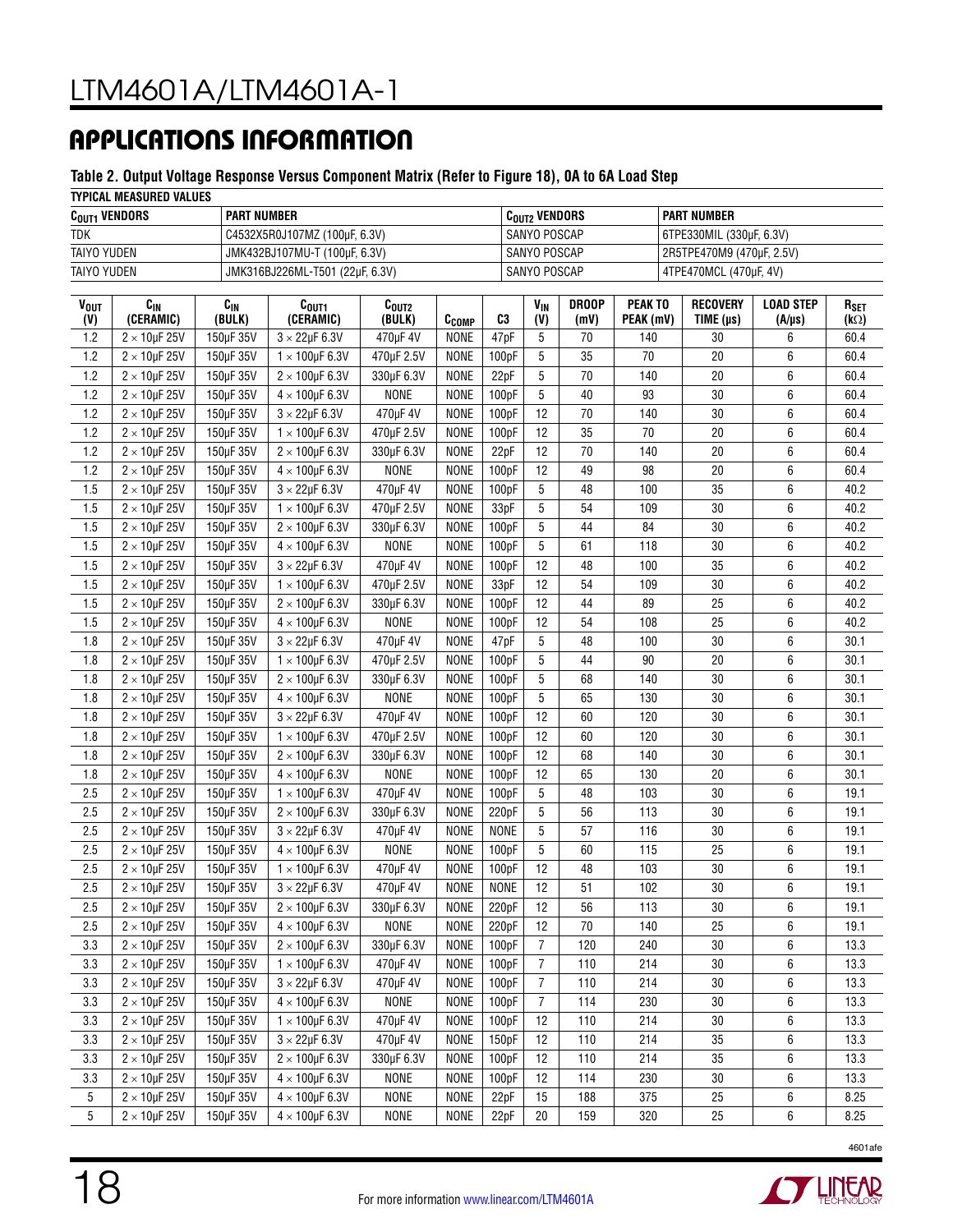#### **Table 3. 1.5V Output at 12A**

| <b>DERATING CURVE</b> | $V_{IN}(V)$ | <b>POWER LOSS CURVE</b> | AIR FLOW (LFM) | <b>HEAT SINK</b>     | $\theta_{JA}$ (°C/W) LGA | $\theta_{JA}$ (°C/W) BGA |
|-----------------------|-------------|-------------------------|----------------|----------------------|--------------------------|--------------------------|
| Figures 9, 11         | 5.12        | Figure 7                |                | None                 | 15.2                     | 15.7                     |
| Figures 9, 11         | 5.12        | Figure 7                | 200            | None                 | 14                       | 14.5                     |
| Figures 9, 11         | 5.12        | Figure 7                | 400            | None                 | 12                       | 12.5                     |
| <b>Figures 10, 12</b> | 5.12        | Figure 7                |                | <b>BGA Heat Sink</b> | 13.9                     | 14.4                     |
| <b>Figures 10, 12</b> | 5.12        | Figure 7                | 200            | <b>BGA Heat Sink</b> | 11.3                     | 11.8                     |
| <b>Figures 10, 12</b> | 5.12        | Figure 7                | 400            | <b>BGA Heat Sink</b> | 10.25                    | 10.75                    |

#### **Table 4. 3.3V Output at 12A**

| <b>DERATING CURVE</b> | $V_{IN} (V)$ | <b>POWER LOSS CURVE</b> | AIR FLOW (LFM) | <b>HEAT SINK</b>     | $\theta_{JA}$ (°C/W) LGA | $\theta_{JA}$ (°C/W) BGA |
|-----------------------|--------------|-------------------------|----------------|----------------------|--------------------------|--------------------------|
| Figure 13             | 12           | Figure 8                |                | None                 | 15.2                     | 15.7                     |
| Figure 13             | 12           | Figure 8                | 200            | None                 | 14.6                     | 15.0                     |
| Figure 13             | 12           | Figure 8                | 400            | None                 | 13.4                     | 13.9                     |
| Figure 14             | 12           | Figure 8                |                | <b>BGA Heat Sink</b> | 13.9                     | 14.4                     |
| Figure 14             | 12           | Figure 8                | 200            | <b>BGA Heat Sink</b> | 11.1                     | 11.6                     |
| Figure 14             | 12           | Figure 8                | 400            | <b>BGA Heat Sink</b> | 10.5                     |                          |

#### **Heat Sink Manufacturer**

| <b>Phone</b><br>224-9988<br>10000010<br>$\sim$<br>$\mathbf{a}$<br>ה הרי<br>. പ34ല<br>Aavid<br>Par.<br>Thermallov<br>: No:<br>ישו <i>ו</i><br>nı<br>.<br>uuu |  |
|-------------------------------------------------------------------------------------------------------------------------------------------------------------|--|
|-------------------------------------------------------------------------------------------------------------------------------------------------------------|--|

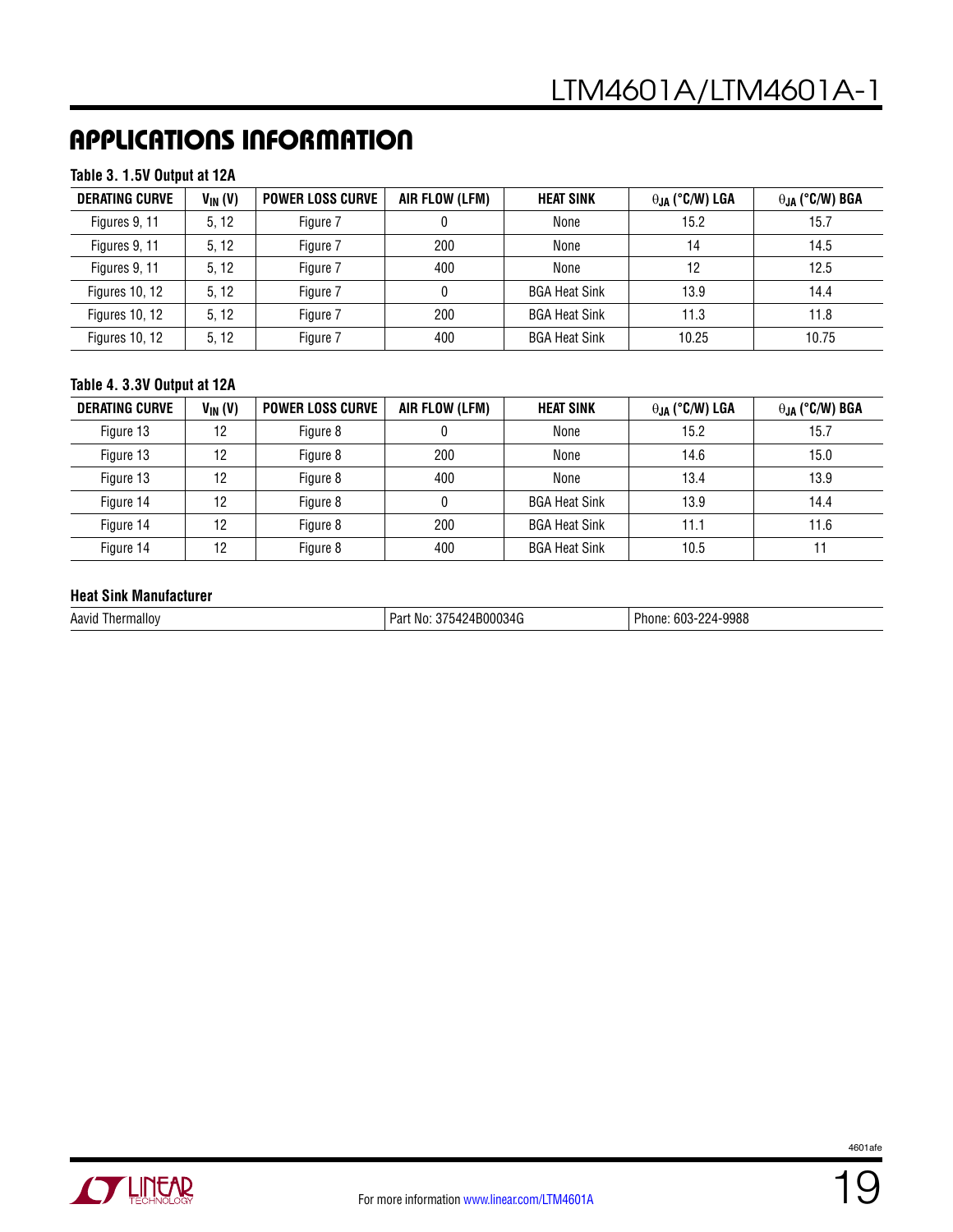### **Layout Checklist/Example**

The high integration of LTM4601A makes the PCB board layout very simple and easy. However, to optimize its electrical and thermal performance, some layout considerations are still necessary.

- Use large PCB copper areas for high current path, including  $V_{IN}$ , PGND and  $V_{OUT}$ . It helps to minimize the PCB conduction loss and thermal stress.
- Place high frequency ceramic input and output capacitors next to the  $V_{IN}$ , PGND and  $V_{OUT}$  pins to minimize high frequency noise.
- Place a dedicated power ground layer underneath the unit. Refer frequency synchronization source to power ground.
- To minimize the via conduction loss and reduce module thermal stress, use multiple vias for interconnection between top layer and other power layers.
- Do not put vias directly on pads unless they are capped.
- Use a separated SGND ground copper area for components connected to signal pins. Connect the SGND to PGND underneath the unit.

Figure 15 gives a good example of the recommended layout.

### **Frequency Adjustment**

The LTM4601A is designed to typically operate at 850kHz across most input conditions. The  $f_{\text{SFT}}$  pin is normally left open. The switching frequency has been optimized for maintaining constant output ripple noise over most operating ranges. The 850kHz switching frequency and the 400ns minimum off-time can limit operation at higher duty cycles like 5V to 3.3V, and produce excessive inductor ripple currents for lower duty cycle applications like 20V to 5V. The 5V<sub>OUT</sub> and 3.3V<sub>OUT</sub> drop out curves are modified by adding an external resistor on the  $f_{\text{SFT}}$  pin to allow for lower input voltage operation, or higher input voltage operation.



**Figure 15. Recommended Layout (LGA and BGA PCB Layouts Are Identical with the Exception of Circle Pads for BGA, See Package Description.)**



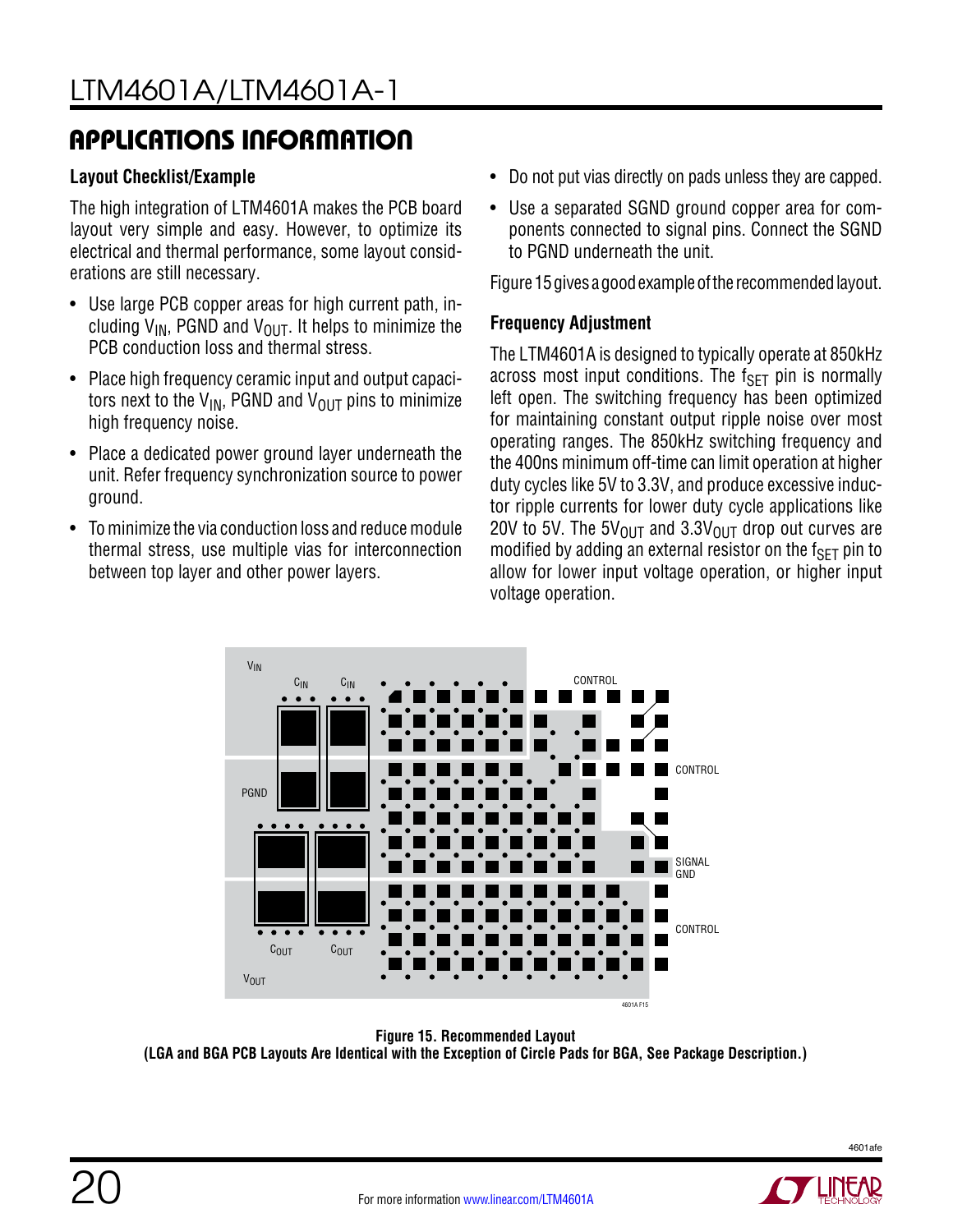#### **Example for 5V Output**

LTM4601A minimum on-time = 100ns  $t_{ON}$  = ((V<sub>OUT</sub> • 10pF)/I<sub>fSET</sub>), for V<sub>OUT</sub> > 4.8V use 4.8V LTM4601A minimum off-time = 400ns  $t_{\text{OFF}} = t - t_{\text{ON}}$ , where  $t = 1$ /Frequency Duty Cycle =  $t_{ON}/t$  or  $V_{OUT}/V_{IN}$ 

Equations for setting frequency:

 $I_{fSET} = (V_{IN}/(3 \cdot R_{fSET}))$ , for 20V operation,  $I_{fSET} = 170 \mu A$ ,  $t_{ON} = ((4.8 \cdot 10)F)/T_{fSET}$ ,  $t_{ON} = 282$ ns, where the internal  $R_{fSFT}$  is 39.2k. Frequency =  $(V_{OIIT}/(V_{IN} \cdot t_{ON})) = (5V/(20$ • 282ns))  $\approx$  886kHz. The inductor ripple current begins to get high at the higher input voltages due to a larger voltage across the inductor. This is noted in the Inductor Ripple Current vs Duty Cycle graph (Figure 3) where  $I_{\rm I} \approx 10$ A at 25% duty cycle. The inductor ripple current can be lowered at the higher input voltages by adding an external resistor from  $f_{\rm SFT}$  to ground to increase the switching frequency. An 8A ripple current is chosen, and the total peak current is equal to 1/2 of the 8A ripple current plus the output current. The 5V output current is limited to 8A, so the total peak current is less than 12A. This is below the 14A peak specified value. A 100k resistor is placed from  $f_{\text{SFT}}$  to ground, and the parallel combination of 100k and 39.2k equates to 28k. The  $I_{fSET}$  calculation with 28k and 20V input voltage equals 238 $\mu$ A. This equates to a t<sub>ON</sub> of 200ns. This will increase the switching frequency from ~886kHz to ~1.25MHz for the 20V to 5V conversion. The minimum on-time is above 100ns at 20V input. Since the switching frequency is approximately constant over input and output conditions, then the lower input voltage range is limited to 10V for the 1.25MHz operation due to the 400ns minimum off-time. Equation:  $t_{ON} = (V_{OUT}/V_{IN})$ • (1/Frequency) equates to a 400ns on-time, and a 400ns off-time. The  $V_{IM}$  to  $V_{OIII}$  Step-Down Ratio curve reflects an operating range of 10V to 20V for 1.25MHz operation with a 100k resistor to ground, and an 8V to 16V operation for f $_{\rm SFT}$  floating. These modifications are made to provide wider input voltage ranges for the 5V output designs while limiting the inductor ripple current, and maintaining the 400ns minimum off-time.

#### **Example for 3.3V Output**

LTM4601A minimum on-time = 100ns  $t_{ON} = ((V_{OUT} \cdot 10pF)/I_{fSET})$ LTM4601A minimum off-time = 400ns  $t_{OFF} = t - t_{ON}$ , where  $t = 1/F$ requency Duty Cycle (DC) =  $t_{ON}/t$  or  $V_{OII}T/V_{IN}$ 

Equations for setting frequency:

 $I_{fSET} = (V_{IN}/(3 \cdot R_{fSET}))$ , for 20V operation,  $I_{fSET} = 170 \mu A$ ,  $t_{ON} = ((3.3 \cdot 10pF)/I_{fSET})$ ,  $t_{ON} = 195$ ns, where the internal  $R_{fSFT}$  is 39.2k. Frequency =  $(V_{OIIT}/(V_{IN} \cdot t_{ON})) = (3.3 V/(20$ • 195ns))  $\approx$  846kHz. The minimum on-time and minimum off-time are within specification at 195ns and 980ns. The 4.5V minimum input for converting 3.3V output will not meet the minimum off-time specification of 400ns.  $t_{ON}$  = 868ns, Frequency = 850kHz,  $t_{OFF}$  = 315ns.

#### **Solution**

Lower the switching frequency at lower input voltages to allow for higher duty cycles, and meet the 400ns minimum off-time at 4.5V input voltage. The off-time should be about 500ns, which includes a 100ns guard band. The duty cycle for (3.3V/4.5V)  $\approx$  73%. Frequency = (1 – DC)/t<sub>OFF</sub>, or  $(1 - 0.73)/500$ ns = 540kHz. The switching frequency needs to be lowered to 540kHz at 4.5V input.  $t_{ON}$  = DC/frequency, or 1.35µs. The f<sub>SFT</sub> pin voltage is 1/3 of  $V_{\text{IN}}$ , and the  $I_{\text{fSFT}}$ current equates to 38 $\mu$ A with the internal 39.2k. The  $I_{fSFT}$ current needs to be 24µA for 540kHz operation. A resistor can be placed from  $V_{\text{OUT}}$  to f<sub>SET</sub> to lower the effective  $I_{fSET}$ current out of the f<sub>SFT</sub> pin to 24 $\mu$ A. The f<sub>SFT</sub> pin is 4.5V/3 =1.5V and  $V_{\text{OUT}}$  = 3.3V, therefore 130k will source 14 $\mu$ A into the f<sub>SET</sub> node and lower the  $I_{fSET}$  current to 24 $\mu$ A. This enables the 540kHz operation and the 4.5V to 20V input operation for down converting to 3.3V output. The frequency will scale from 540kHz to 1.1MHz over this input range. This provides for an effective output current of 8A over the input range.

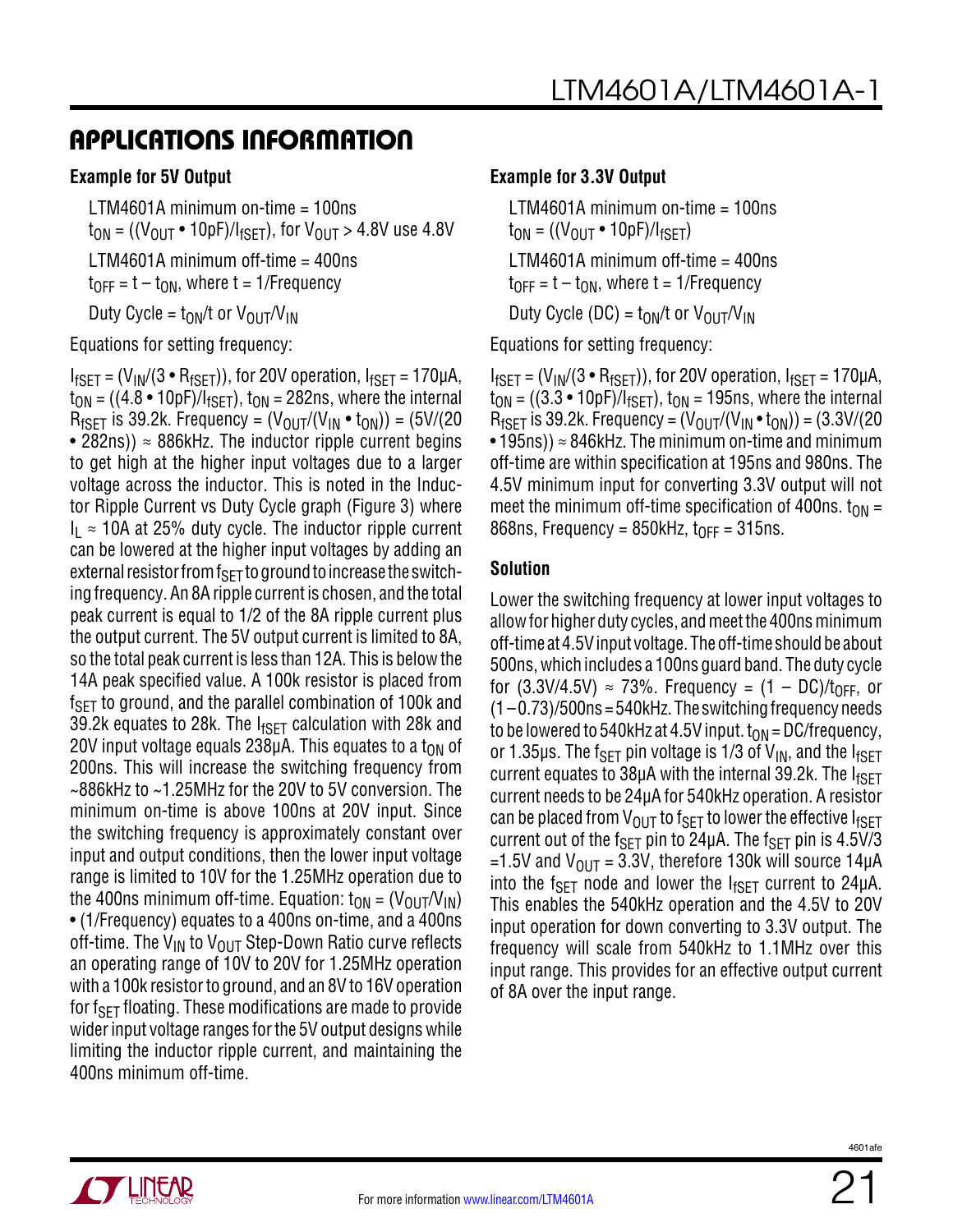

**Figure 16. 5V at 8A Design Without Differential Amplifier**



**Figure 17. 3.3V at 10A Design**

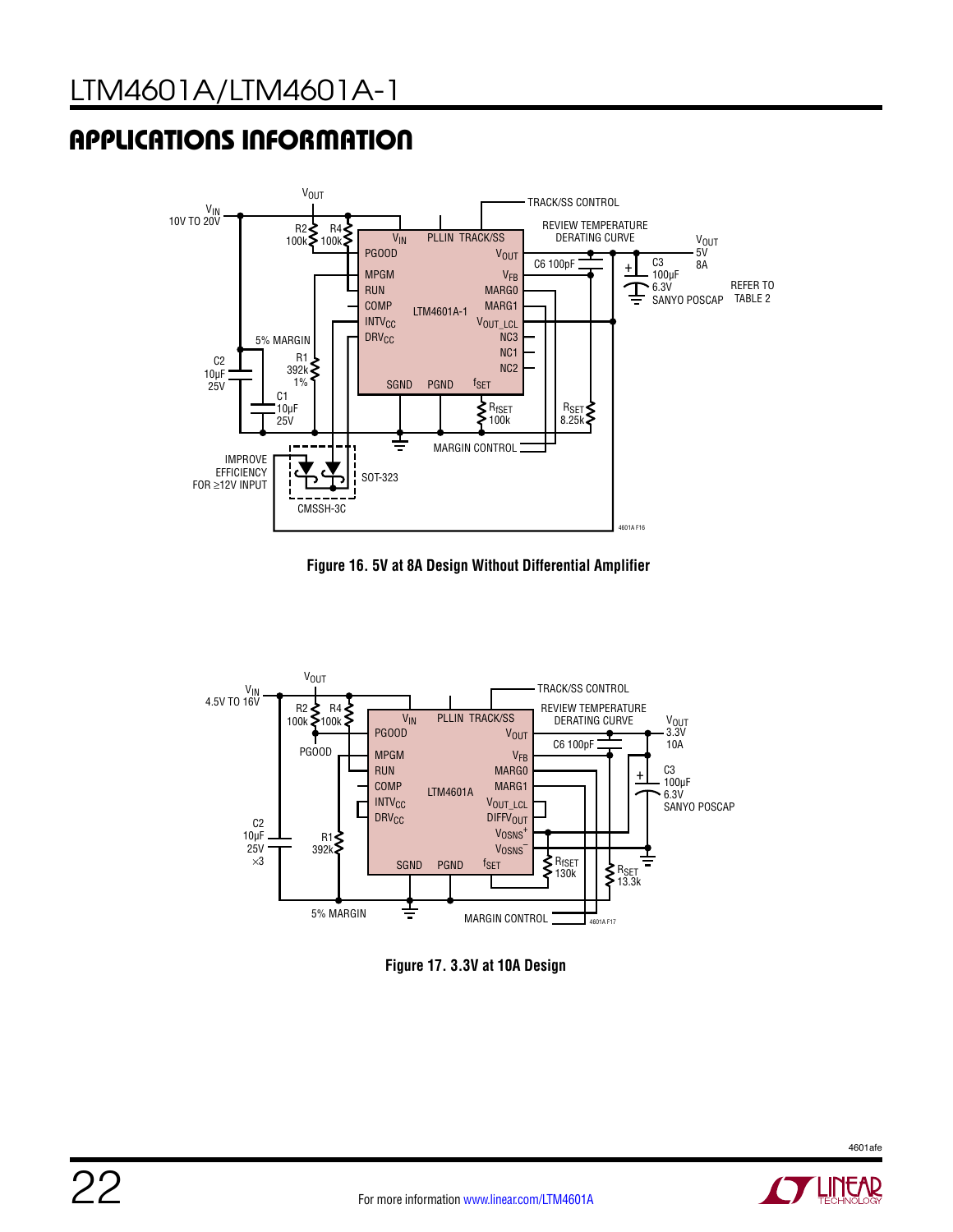

**Figure 18. Typical 4.5V to 20V, 1.5V at 12A Design**



**Figure 19. 2-Phase Parallel, 1.5V at 24A Design**

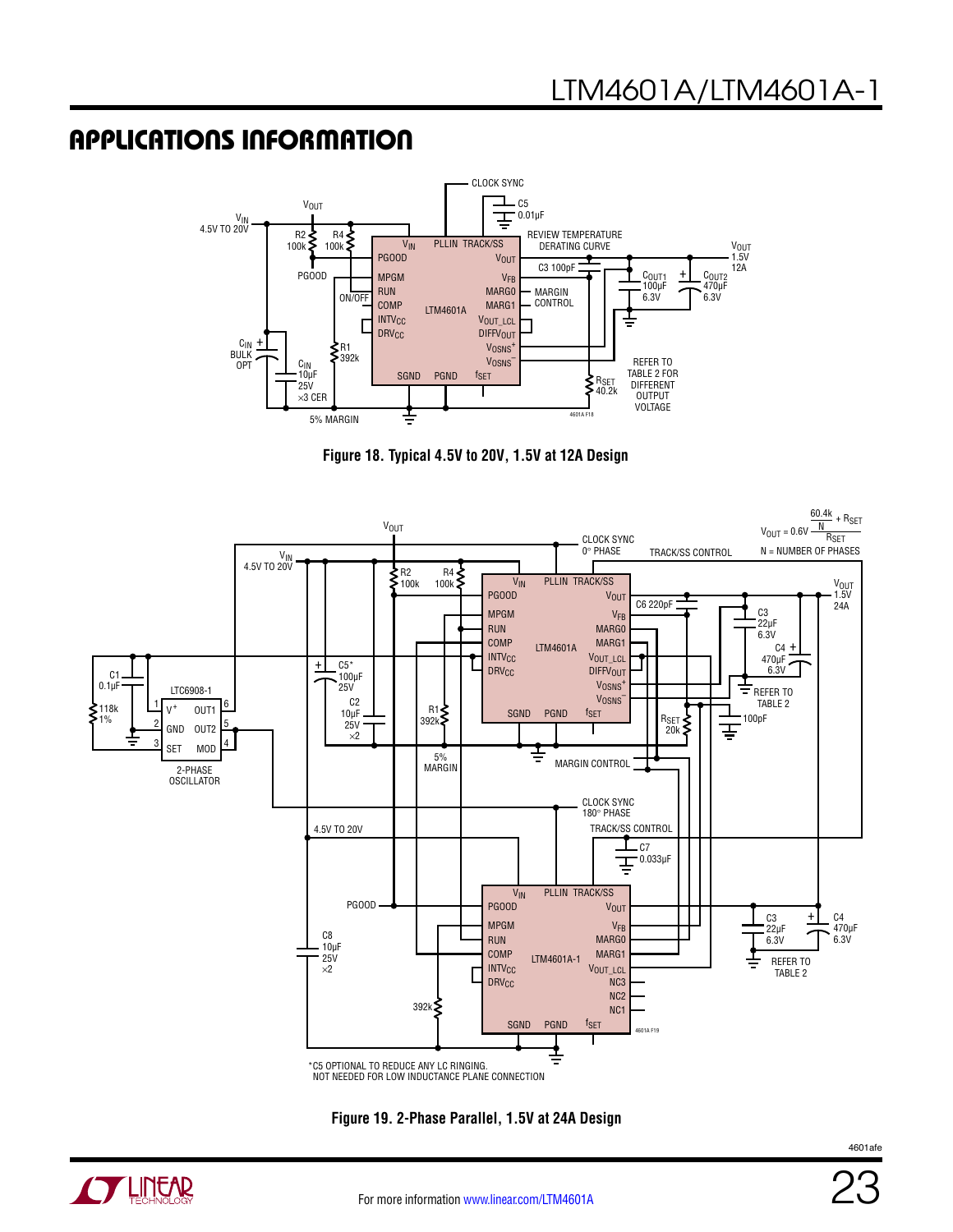# TYPICAL APPLICATIONS





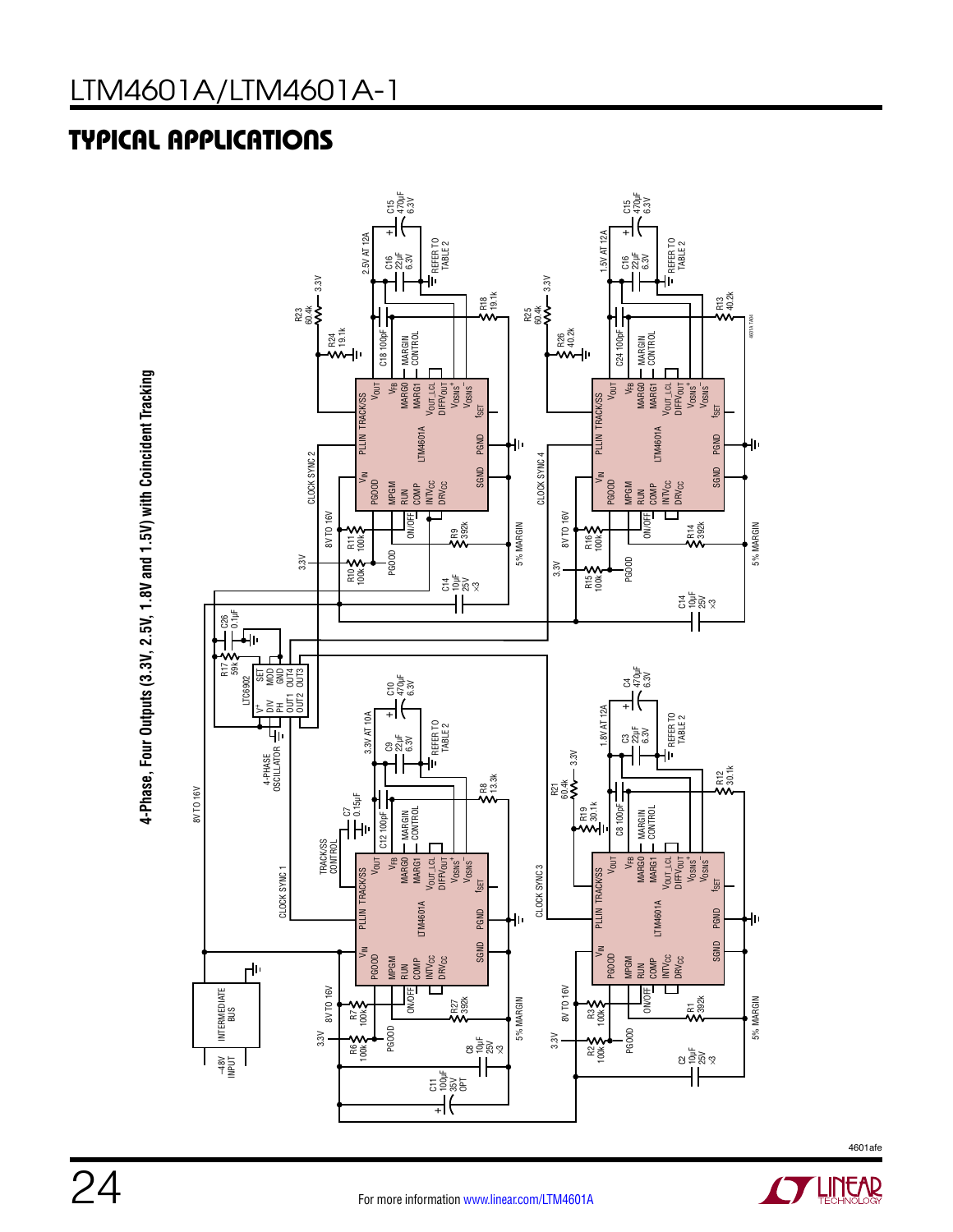**Please refer to http://www.linear.com/designtools/packaging/ for the most recent package drawings.**



**OF LINEAR** 

**BGA Package**

**BGA Package**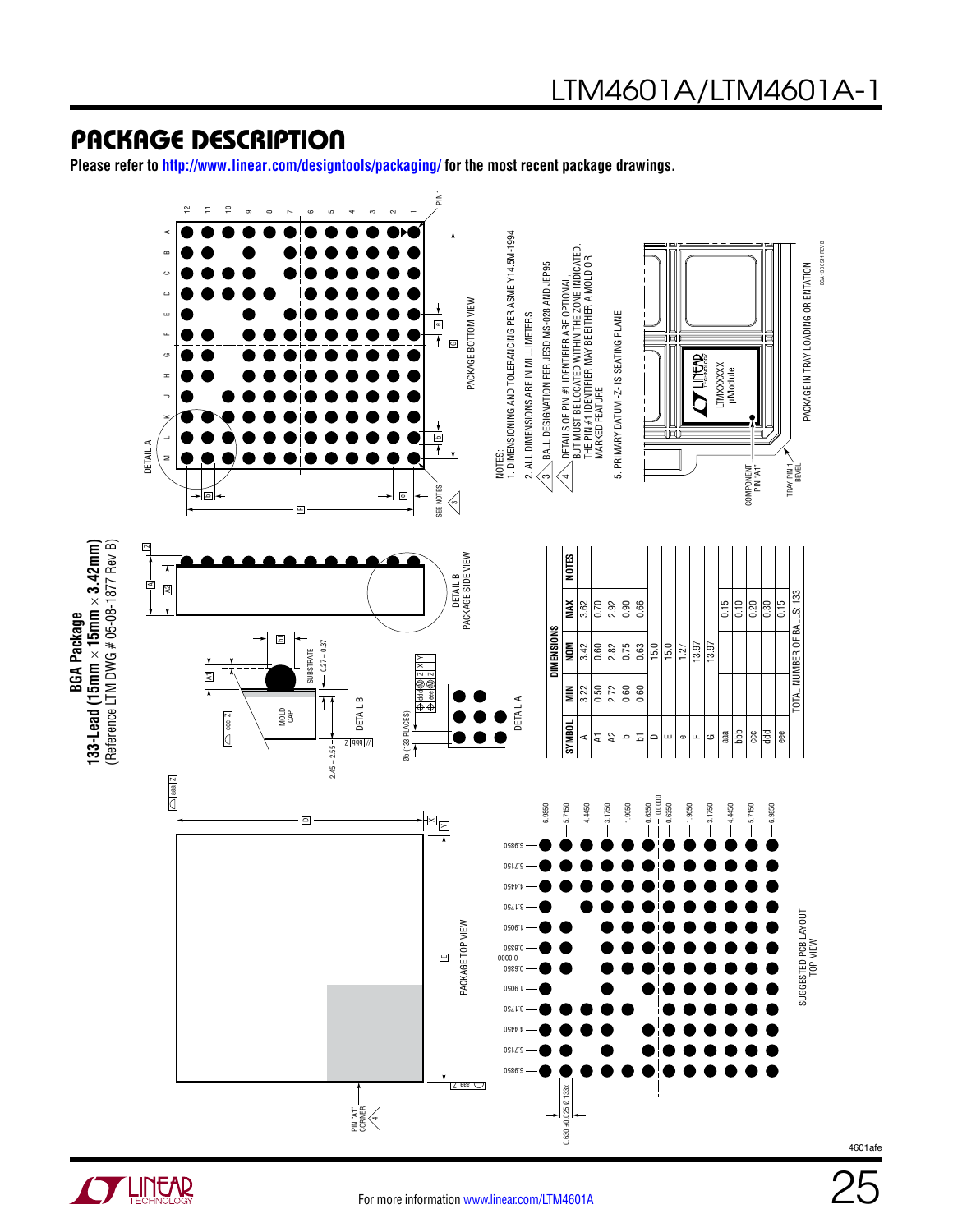**Please refer to http://www.linear.com/designtools/packaging/ for the most recent package drawings.**





**LGA Package**

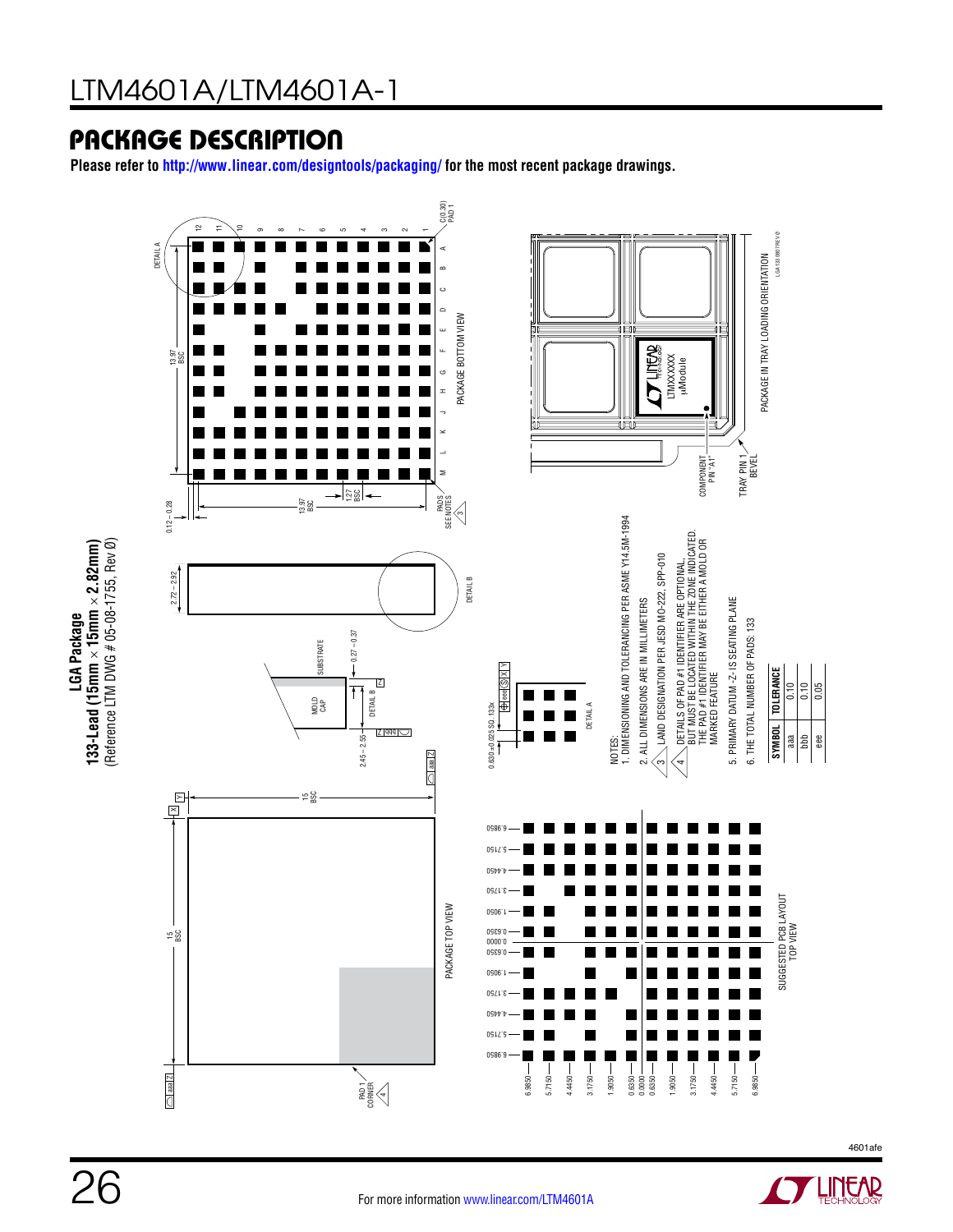| <b>PIN ID</b>  | <b>FUNCTION</b>          | <b>PIN ID</b>  | <b>FUNCTION</b>             | PIN ID         | <b>FUNCTION</b>       | <b>PIN ID</b>   | <b>FUNCTION</b>  | <b>PIN ID</b>   | <b>FUNCTION</b>  | <b>PIN ID</b>   | <b>FUNCTION</b>  |
|----------------|--------------------------|----------------|-----------------------------|----------------|-----------------------|-----------------|------------------|-----------------|------------------|-----------------|------------------|
| A1             | V <sub>IN</sub>          | <b>B1</b>      | $V_{\text{IN}}$             | C1             | $V_{\text{IN}}$       | D <sub>1</sub>  | <b>PGND</b>      | E1              | <b>PGND</b>      | F1              | <b>PGND</b>      |
| A <sub>2</sub> | V <sub>IN</sub>          | B <sub>2</sub> | $V_{\text{IN}}$             | C <sub>2</sub> | $V_{\text{IN}}$       | D <sub>2</sub>  | PGND             | E <sub>2</sub>  | PGND             | F2              | PGND             |
| A3             | V <sub>IN</sub>          | B <sub>3</sub> | V <sub>IN</sub>             | C <sub>3</sub> | $V_{\text{IN}}$       | D <sub>3</sub>  | PGND             | E3              | PGND             | F3              | PGND             |
| A4             | V <sub>IN</sub>          | <b>B4</b>      | V <sub>IN</sub>             | C <sub>4</sub> | V <sub>IN</sub>       | D <sub>4</sub>  | PGND             | E4              | PGND             | F4              | PGND             |
| A5             | V <sub>IN</sub>          | <b>B5</b>      | V <sub>IN</sub>             | C <sub>5</sub> | <b>V<sub>IN</sub></b> | D <sub>5</sub>  | PGND             | E <sub>5</sub>  | PGND             | F <sub>5</sub>  | <b>PGND</b>      |
| A6             | $V_{IN}$                 | B <sub>6</sub> | $V_{\text{IN}}$             | C <sub>6</sub> | $V_{\text{IN}}$       | D <sub>6</sub>  | PGND             | E <sub>6</sub>  | PGND             | F6              | PGND             |
| A7             | <b>INTV<sub>CC</sub></b> | B7             | <b>PGND</b>                 | C7             | PGND                  | D7              |                  | E7              | <b>PGND</b>      | F7              | <b>PGND</b>      |
| A8             | <b>PLLIN</b>             | B8             |                             | C <sub>8</sub> |                       | D <sub>8</sub>  | PGND             | E8              |                  | F8              | <b>PGND</b>      |
| A9             | TRACK/SS                 | B <sub>9</sub> | <b>PGND</b>                 | C9             | PGND                  | D9              | $INTV_{CC}$      | E9              | <b>PGND</b>      | F9              | PGND             |
| A10            | <b>RUN</b>               | <b>B10</b>     |                             | C10            | MTP1                  | D <sub>10</sub> | MTP2             | E <sub>10</sub> |                  | F <sub>10</sub> | $\qquad \qquad$  |
| A11            | COMP                     | <b>B11</b>     | <b>MPGM</b>                 | C11            | $f_{\sf SET}$         | D <sub>11</sub> | MTP3             | E11             | $\qquad \qquad$  | F <sub>11</sub> | PG00D            |
| A12            | <b>MPGM</b>              | <b>B12</b>     | $\mathsf{f}_{\mathsf{SET}}$ | C12            | MARG0                 | D12             | MARG1            | E12             | $DRV_{CC}$       | F12             | V <sub>FB</sub>  |
|                |                          |                |                             |                |                       |                 |                  |                 |                  |                 |                  |
| <b>PIN IN</b>  | <b>FIINCTION</b>         | <b>PIN IN</b>  | <b>FUNCTION</b>             | <b>PIN IN</b>  | <b>FIINCTION</b>      | <b>PIN IN</b>   | <b>FIINCTION</b> | <b>PIN IN</b>   | <b>FIINCTION</b> | <b>PIN IN</b>   | <b>FIINCTION</b> |

#### **Table 5. Pin Assignment (Arranged by Pin Number)**

| <b>PIN ID</b>  | <b>FUNCTION</b>          | PIN ID          | <b>FUNCTION</b> | PIN ID | <b>FUNCTION</b>        | <b>PIN ID</b>   | <b>FUNCTION</b>        | PIN ID         | <b>FUNCTION</b>  | PIN ID          | <b>FUNCTION</b>        |
|----------------|--------------------------|-----------------|-----------------|--------|------------------------|-----------------|------------------------|----------------|------------------|-----------------|------------------------|
| G1             | PGND                     | H1              | PGND            | J1     | V <sub>OUT</sub>       | K1              | V <sub>OUT</sub>       | L1             | <b>VOUT</b>      | M1              | <b>V<sub>OUT</sub></b> |
| G <sub>2</sub> | PGND                     | H <sub>2</sub>  | PGND            | J2     | V <sub>OUT</sub>       | К2              | <b>V<sub>OUT</sub></b> | L <sub>2</sub> | <b>VOUT</b>      | M <sub>2</sub>  | V <sub>OUT</sub>       |
| G3             | PGND                     | H <sub>3</sub>  | PGND            | J3     | V <sub>OUT</sub>       | K3              | V <sub>OUT</sub>       | L3             | V <sub>OUT</sub> | M3              | V <sub>OUT</sub>       |
| G4             | PGND                     | H <sub>4</sub>  | PGND            | J4     | <b>VOUT</b>            | K4              | <b>VOUT</b>            | L4             | <b>VOUT</b>      | M4              | <b>VOUT</b>            |
| G <sub>5</sub> | PGND                     | H <sub>5</sub>  | PGND            | J5     | <b>VOUT</b>            | K <sub>5</sub>  | <b>VOUT</b>            | L5             | <b>VOUT</b>      | M5              | <b>VOUT</b>            |
| G6             | PGND                     | H <sub>6</sub>  | PGND            | J6     | <b>VOUT</b>            | K6              | <b>VOUT</b>            | L6             | <b>VOUT</b>      | M6              | <b>VOUT</b>            |
| G7             | PGND                     | H7              | PGND            | J7     | <b>VOUT</b>            | K7              | V <sub>OUT</sub>       | L7             | <b>VOUT</b>      | M7              | <b>V<sub>OUT</sub></b> |
| G8             | PGND                     | H8              | PGND            | J8     | <b>VOUT</b>            | K8              | V <sub>OUT</sub>       | L8             | <b>VOUT</b>      | M8              | <b>V<sub>OUT</sub></b> |
| G9             | PGND                     | H <sub>9</sub>  | PGND            | J9     | <b>V<sub>OUT</sub></b> | K9              | <b>V<sub>OUT</sub></b> | L9             | V <sub>OUT</sub> | M <sub>9</sub>  | <b>V<sub>OUT</sub></b> |
| G10            | $\overline{\phantom{0}}$ | H <sub>10</sub> |                 | J10    | <b>V<sub>OUT</sub></b> | K10             | V <sub>OUT</sub>       | L10            | <b>VOUT</b>      | M <sub>10</sub> | <b>V<sub>OUT</sub></b> |
| G11            | SGND                     | H <sub>11</sub> | SGND            | J11    |                        | K <sub>11</sub> | V <sub>OUT</sub>       | L11            | <b>VOUT</b>      | M11             | <b>V<sub>OUT</sub></b> |
| G12            | PG00D                    | H <sub>12</sub> | SGND            | J12    | $V_{OSNS} + / NC2*$    | K12             | DIFFV $_{OIII}$ /NC2*  | L12            | VOUT_LCL         | M12             | $V_{OSNS}$ -/NC1*      |

\*LTM4601A-1 Only

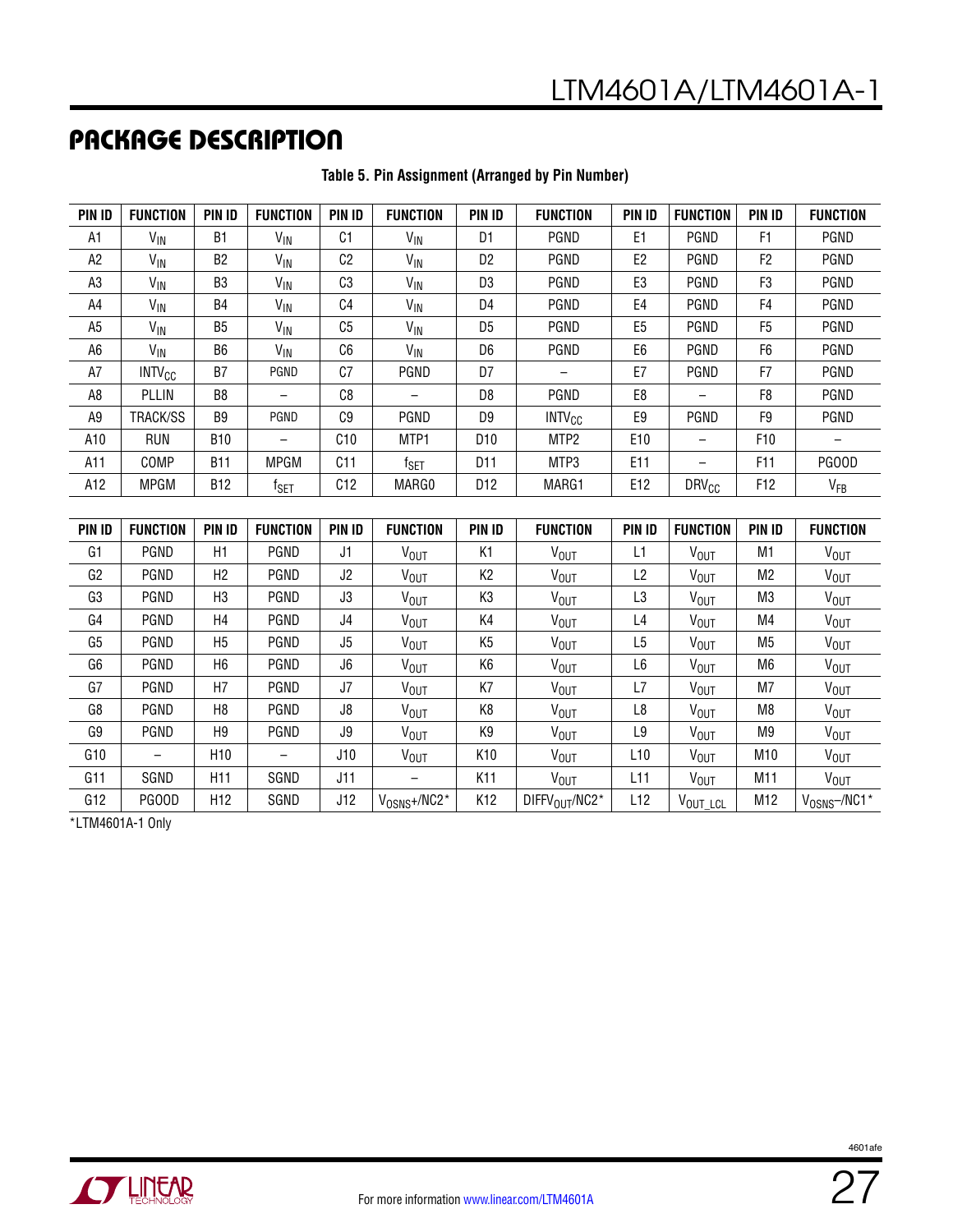A1 A2 A3 A4 A5 A6

B1 B2 B3 B4 B5 B6

 $C<sub>1</sub>$ C2 C3  $C<sub>4</sub>$ C5 C6

| <b>PIN NAME</b>                                                                                                                                      |                                                                | <b>PIN NAME</b>                                                      |  |  |
|------------------------------------------------------------------------------------------------------------------------------------------------------|----------------------------------------------------------------|----------------------------------------------------------------------|--|--|
| V <sub>IN</sub><br>V <sub>IN</sub><br>V <sub>IN</sub><br>V <sub>IN</sub><br>$V_{\text{IN}}$<br>V <sub>IN</sub>                                       | D1<br>D <sub>2</sub><br>D3<br>D4<br>D <sub>5</sub><br>D6<br>D8 | PGND<br>PGND<br>PGND<br>PGND<br>PGND<br>PGND<br>PGND                 |  |  |
| V <sub>IN</sub><br>V <sub>IN</sub><br>V <sub>IN</sub><br>V <sub>IN</sub><br>V <sub>IN</sub><br>V <sub>IN</sub><br>V <sub>IN</sub><br>$V_{\text{IN}}$ | E1<br>E <sub>2</sub><br>E3<br>E4<br>E5<br>E <sub>6</sub><br>E7 | PGND<br>PGND<br>PGND<br>PGND<br>PGND<br>PGND<br>PGND                 |  |  |
| V <sub>IN</sub><br>V <sub>IN</sub><br>V <sub>IN</sub><br>V <sub>IN</sub>                                                                             | F1<br>F2<br>F3<br>F4<br>F5<br>F6<br>F7<br>F <sub>8</sub><br>F9 | PGND<br>PGND<br>PGND<br>PGND<br>PGND<br>PGND<br>PGND<br>PGND<br>PGND |  |  |
|                                                                                                                                                      | G1<br>G <sub>2</sub><br>G3<br>G4<br>G5<br>G6<br>G7<br>G8<br>G9 | PGND<br>PGND<br>PGND<br>PGND<br>PGND<br>PGND<br>PGND<br>PGND<br>PGND |  |  |

H1 H2 H3 H4 H5 H6 H7 H8 H9 PGND PGND PGND PGND PGND PGND PGND PGND PGND

#### **Pin Assignment Table 6 (Arranged by Pin Function)**

J1 J2 J3 J4 J5 J6  $J7$ J8 J9 J10

K1 K2 K3 K4 K5 K6 K7 K8 K9 K10 K11

L1 L2 L3 L4 L5 L6 L7 L8 L9 L10 L11

M1 M2 M3 M4 M5 M6 M<sub>7</sub> M8 M9 M10 M11

|                                                                                                              |                                     | <b>PIN NAME</b>                                                             | <b>PIN NAME</b>                            |                            |  |
|--------------------------------------------------------------------------------------------------------------|-------------------------------------|-----------------------------------------------------------------------------|--------------------------------------------|----------------------------|--|
| <b>PIN NAME</b>                                                                                              |                                     |                                                                             |                                            |                            |  |
| <b>V<sub>OUT</sub></b><br>V <sub>OUT</sub><br>V <sub>OUT</sub><br><b>V<sub>OUT</sub></b><br>V <sub>OUT</sub> | A7<br>A8<br>A9<br>A10<br>A11<br>A12 | <b>INTV<sub>CC</sub></b><br>PLLIN<br>TRACK/SS<br>RUN<br>COMP<br><b>MPGM</b> | B7<br>B8<br>B9<br><b>B10</b><br><b>B11</b> | PGND<br>PGND<br>MPGM       |  |
| $V_{OUT}$<br><b>V<sub>OUT</sub></b>                                                                          | <b>B12</b>                          | f <sub>SET</sub>                                                            | C <sub>7</sub><br>C8                       | PGND                       |  |
| V <sub>OUT</sub><br>V <sub>OUT</sub>                                                                         | C12                                 | MARG0                                                                       | C <sub>9</sub><br>C10                      | PGND<br>MTP1               |  |
| <b>V<sub>OUT</sub></b>                                                                                       | D <sub>12</sub>                     | MARG1                                                                       | C11                                        | f <sub>SET</sub>           |  |
| $V_{OUT}$                                                                                                    | E12                                 | <b>DRV<sub>CC</sub></b>                                                     | D7                                         |                            |  |
| V <sub>OUT</sub><br><b>VOUT</b>                                                                              | F12                                 | $V_{FB}$                                                                    | D <sub>8</sub><br>D9                       | PGND<br>INTV <sub>CC</sub> |  |
| V <sub>OUT</sub>                                                                                             | G12                                 | PGOOD                                                                       | D <sub>10</sub><br>D11                     | MTP <sub>2</sub>           |  |
| V <sub>OUT</sub><br><b>V<sub>OUT</sub></b>                                                                   | H <sub>12</sub>                     | SGND                                                                        |                                            | MTP3                       |  |
| <b>V<sub>OUT</sub></b>                                                                                       | J12                                 | V <sub>OSNS</sub> <sup>+</sup> /NC2*                                        | E8<br>E9                                   | PGND                       |  |
| V <sub>OUT</sub><br><b>V<sub>OUT</sub></b>                                                                   | K12                                 | DIFFV <sub>OUT</sub> /NC3*                                                  | E10                                        |                            |  |
| V <sub>OUT</sub>                                                                                             | L12                                 | VOUT_LCL                                                                    | E11                                        |                            |  |
| $V_{OUT}$<br><b>VOUT</b>                                                                                     | M12                                 | V <sub>OSNS</sub> -/NC1*                                                    | F10<br>F11                                 | PGOOD                      |  |
| $V_{OUT}$<br>V <sub>OUT</sub><br>V <sub>OUT</sub>                                                            |                                     | *LTM4601A-1 Only                                                            | G10<br>G11                                 | SGND                       |  |
| $V_{OUT}$<br><b>V<sub>OUT</sub></b>                                                                          |                                     |                                                                             | H <sub>10</sub><br>H11                     | SGND                       |  |
| V <sub>OUT</sub><br>V <sub>OUT</sub>                                                                         |                                     |                                                                             | J11                                        | $\overline{a}$             |  |
| V <sub>OUT</sub><br><b>V<sub>OUT</sub></b><br>$V_{OUT}$                                                      |                                     |                                                                             |                                            |                            |  |
| <b>VOUT</b><br>V <sub>OUT</sub><br>$V_{OUT}$<br><b>V<sub>OUT</sub></b><br>V <sub>OUT</sub>                   |                                     |                                                                             |                                            |                            |  |



VOUT V<sub>OUT</sub> V<sub>OUT</sub> V<sub>OUT</sub> **V**<sub>OUT</sub> **VOUT**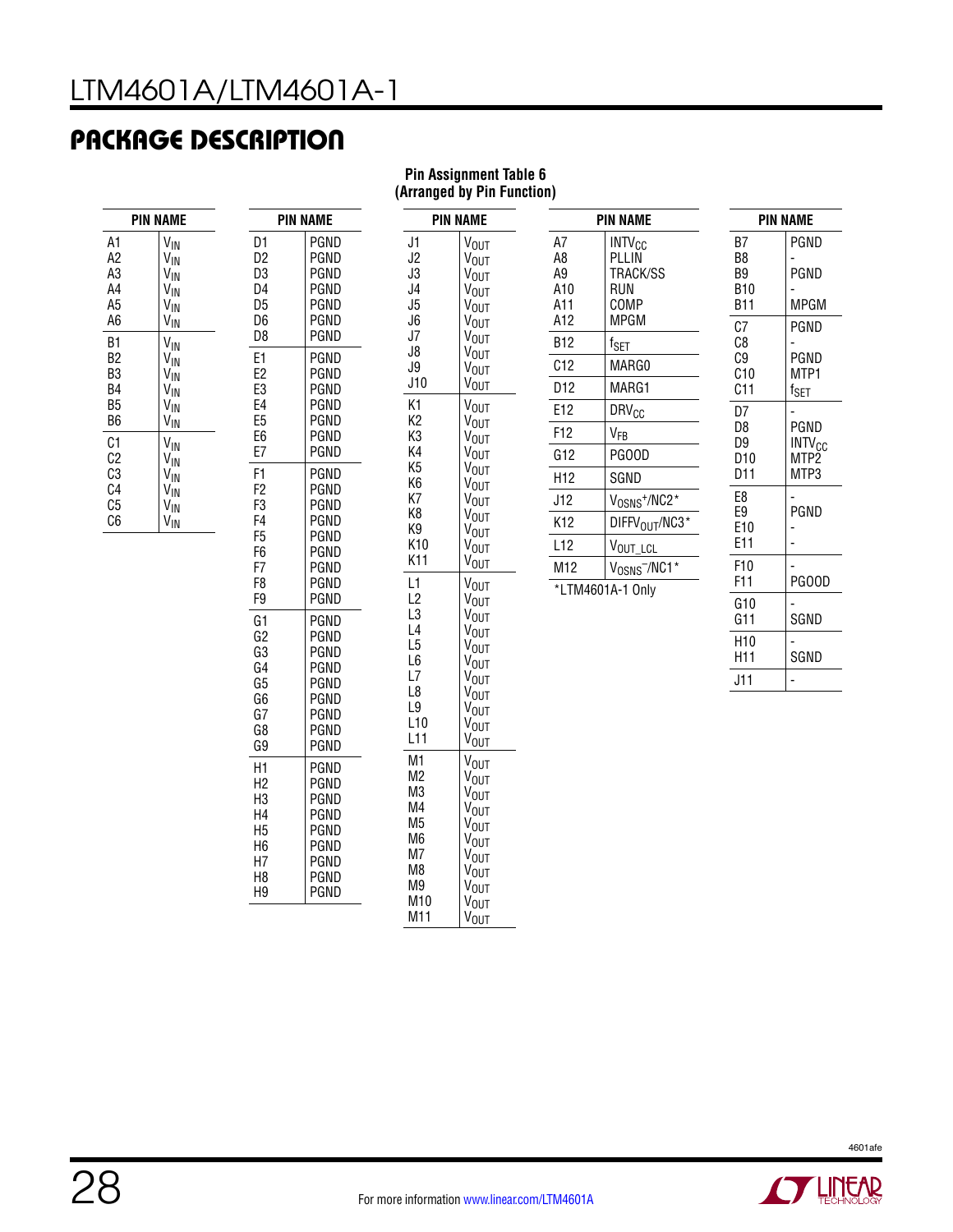| <b>REV</b> | <b>DATE</b> | <b>DESCRIPTION</b>                                              | <b>PAGE NUMBER</b>      |
|------------|-------------|-----------------------------------------------------------------|-------------------------|
| C          | 8/11        | Added BGA package. Changes reflected throughout the data sheet. | 1 to 30                 |
| D          | 2/14        | Added SnPb BGA option                                           | 1, 2                    |
|            | 10/14       | Added LTM4601A-1 BGA to data sheet                              | 1, 2, 25, 27,<br>28, 30 |

### REVISION HISTORY **(Revision history begins at Rev C)**